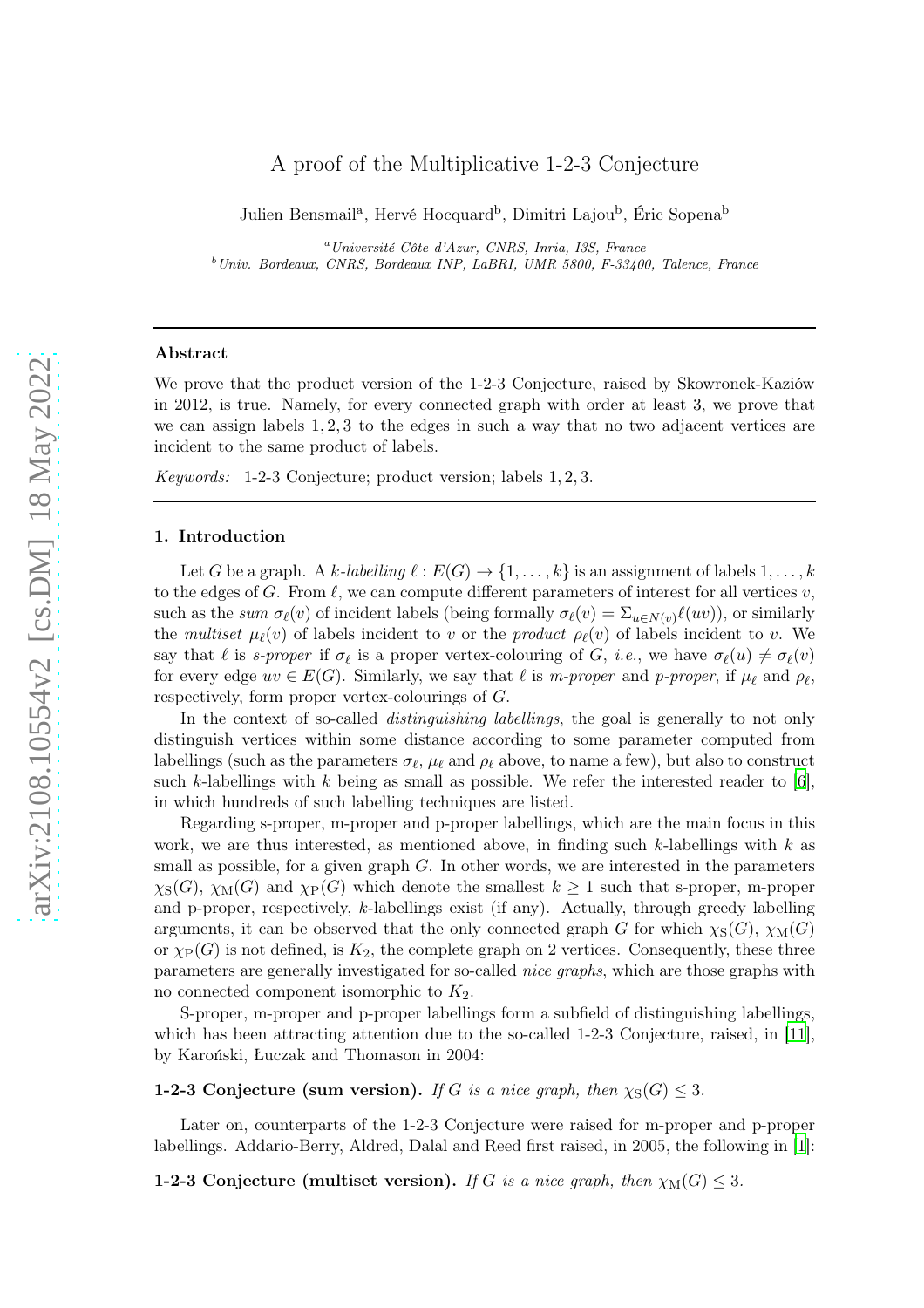while Skowronek-Kaziów then raised, in 2012, the following in [\[14](#page-16-2)]:

# 1-2-3 Conjecture (product version). If G is a nice graph, then  $\chi_P(G) \leq 3$ .

It is worth mentioning that all three conjectures above, if true, would be tight, as attested for instance by complete graphs. Note also that the multiset version of the 1-2-3 Conjecture is, out of the three variants above, the easiest one in a sense, as every s-proper or p-proper labelling is also m-proper (thus, proving the sum or product variant of the 1-2-3 Conjecture would prove the multiset variant).

To date, the best result towards the sum version of the 1-2-3 Conjecture, proved by Kalkowski, Karoński and Pfender in [\[8\]](#page-16-3), is that  $\chi_S(G) \leq 5$  holds for every nice graph G. Another significant result is due to Przybyło, who recently proved in [\[12](#page-16-4)] that even  $\chi_{\rm S}(G)$  < 4 holds for every nice regular graph G. Karoński, Łuczak and Thomason themselves also proved in [\[11\]](#page-16-1) that  $\chi_{S}(G) \leq 3$  holds for nice 3-colourable graphs. Regarding the multiset version, for long the best result was the one proved by Addario-Berry, Aldred, Dalal and Reed in [\[1](#page-15-0)], stating that  $\chi_M(G) \leq 4$  holds for every nice graph G. Building on that result, Skowronek-Kaziów later proved in [\[14](#page-16-2)] that  $\chi_P(G) \leq 4$  holds for every nice graph G. She also proved that  $\chi_P(G) \leq 3$  holds for every nice 3-colourable graph G.

A breakthrough result was recently obtained by Vučković, as he totally proved the multiset version of the 1-2-3 Conjecture in [\[15](#page-16-5)]. Due to connections between m-proper and p-proper 3-labellings, we observed in [\[4](#page-16-6)] that this result directly implies that  $\chi_P(G) \leq 3$ holds for every nice regular graph G. Inspired by Vučković's proof scheme, we were also able to prove that  $\chi_P(G) \leq 3$  holds for nice 4-chromatic graphs G, and to prove related results that are very close to what is stated in the product version of the 1-2-3 Conjecture.

Building on these results, we prove the following throughout the rest of this paper.

<span id="page-1-0"></span>Theorem 1.1. The product version of the 1-2-3 Conjecture is true. That is, every nice graph admits p-proper 3-labellings.

## 2. Proof of Theorem [1.1](#page-1-0)

Let us start by introducing some terminology and recalling some properties of p-proper labellings, which will be used throughout the proof. Let G be a graph, and  $\ell$  be a 3-labelling of G. For a vertex  $v \in V(G)$  and a label  $i \in \{1,2,3\}$ , we denote by  $d_i(v)$  the *i*-degree of v by  $\ell$ , being the number of edges incident to v that are assigned label i by  $\ell$ . Note then that  $\rho_{\ell}(v) = 2^{d_2(v)} 3^{d_3(v)}$ . We say that v is 1-monochromatic if  $d_2(v) = d_3(v) = 0$ , while we say that v is 2-monochromatic (3-monochromatic, resp.) if  $d_2(v) > 0$  and  $d_3(v) = 0$   $(d_3(v) > 0$ and  $d_2(v) = 0$ , resp.). In case v has both 2-degree and 3-degree at least 1, we say that v is bichromatic. We also define the  $\{2,3\}$ -degree of v as the sum  $d_2(v) + d_3(v)$  of its 2-degree and its 3-degree. Thus, if v is bichromatic, then its  $\{2, 3\}$ -degree is at least 2.

Because  $\ell$  assigns labels 1, 2, 3, and, in particular, because 2 and 3 are coprime, note that, for every edge uv of G, we have  $\rho_{\ell}(u) \neq \rho_{\ell}(v)$  as soon as u and v have different 2-degrees, 3-degrees, or  $\{2,3\}$ -degrees. In particular, u and v cannot be in conflict, *i.e.*, verify  $\rho_{\ell}(u) = \rho_{\ell}(v)$ , if u and v are i-monochromatic and j-monochromatic, respectively, for  $i \neq j$ , or if u is monochromatic while v is bichromatic.

Before going into the proof of Theorem [1.1,](#page-1-0) let us start by giving an overview of it. Let G be a nice graph. Our goal is to build a p-proper 3-labelling  $\ell$  of G. We can clearly assume that G is connected. We also set  $t = \chi(G)$ , where, recall,  $\chi(G)$  refers to the chromatic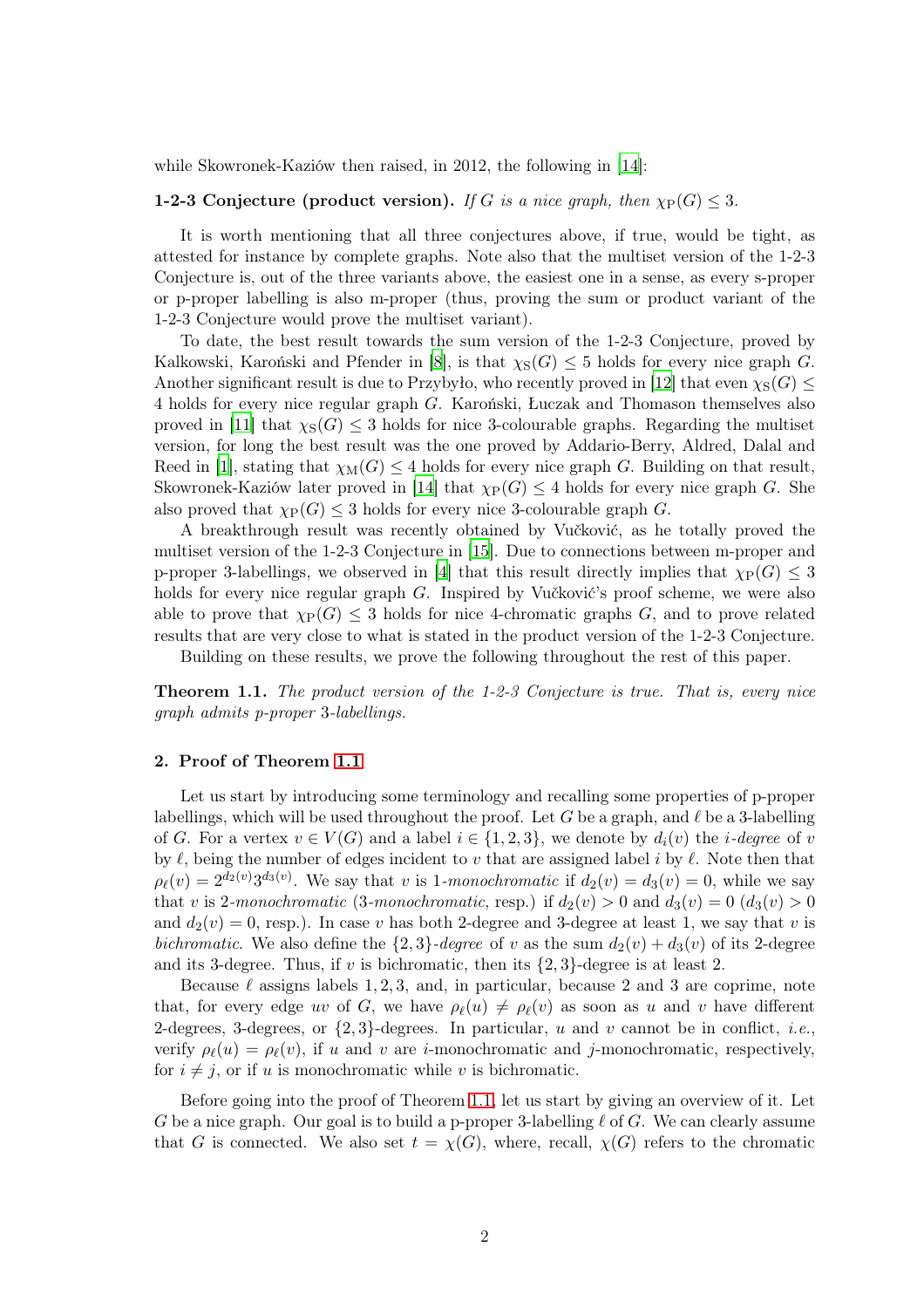number<sup>[1](#page-2-0)</sup> of G. In particular,  $t \geq 2$ . We could even assume that  $t \geq 5$ , due to the product version of the 1-2-3 Conjecture being true for 4-colourable graphs (recall [\[4\]](#page-16-6)), though this is not needed throughout the proof.

In what follows, we construct  $\ell$  through three main steps. First, we need to partition the vertices of  $G$  in a way verifying specific cut properties, forming what we call a valid partition of  $V(G)$  (see later Definition [2.1](#page-3-0) for a more formal definition). A valid partition  $\mathcal{V} = (V_1, \ldots, V_t)$  is a partition of  $V(G)$  into t independent sets  $V_1, \ldots, V_t$  fulfilling two main properties, being, roughly put, that 1) every vertex v in some part  $V_i$  with  $i > 1$  has an incident upward edge to every part  $V_i$  with  $j < i$ , and 2) for every connected component of  $G[V_1 \cup V_2]$  having only one edge, we can freely swap its two vertices in  $V_1$  and  $V_2$  while preserving the properties of a valid partition.

Once we have this valid partition  $V$  in hand, we can then start constructing  $\ell$ . The main part of the labelling process, Step 2 below, consists in starting from all edges of G being assigned label 1 by  $\ell$ , and then processing the vertices of  $V_3, \ldots, V_t$  one after another, possibly changing the labels assigned by  $\ell$  to some of their incident edges, so that certain product types are achieved by  $\rho_{\ell}$ . These desired product types can be achieved due to the many upward edges that some vertices are incident to (in particular, the deeper a vertex lies in  $V$ , the more upward edges it is incident to). The product types we achieve for the vertices depend on the part  $V_i$  of V they belong to. In particular, the modifications we make on  $\ell$  guarantee that all vertices in  $V_3, \ldots, V_t$  are bichromatic, every two vertices in  $V_i$ and  $V_i$  with  $i, j \in \{3, ..., t\}$  and  $i \neq j$  have distinct 2-degrees or 3-degrees, all vertices in  $V_2$  are 1-monochromatic or 2-monochromatic, and all vertices in  $V_1$  are 1-monochromatic or 3-monochromatic. By itself, achieving these product types makes  $\ell$  almost p-proper, in the sense that the only possible conflicts are between 1-monochromatic vertices in  $V_1$ and  $V_2$ . An important point also, is that, through these label modifications, we will make sure that all edges of  $G[V_1 \cup V_2]$  remain assigned label 1, and no vertex in  $V_3 \cup \cdots \cup V_t$ has 3-degree 1, 2-degree at least 2, and odd  $\{2,3\}$ -degree; in last Step 3 below, we will use that last fact to remove remaining conflicts by allowing some vertices of  $V_1 \cup V_2$  to become special, *i.e.*, make their product realising these exact label conditions.

Step 3 is designed to get rid of the last conflicts between the adjacent 1-monochromatic vertices of  $V_1$  and  $V_2$  without introducing new ones in  $G$ . To that end, we will consider the set H of the connected components of  $G[V_1 \cup V_2]$  having conflicting vertices, and, if needed, modify the labels assigned by  $\ell$  to some of their incident edges so that no conflicts remain, and no new conflicts are created in G. To make sure that no new conflicts are created between vertices in  $V_1 \cup V_2$  and vertices in  $V_3 \cup \cdots \cup V_t$ , we will modify labels while making sure that all vertices in  $V_1 \cup V_2$  are monochromatic or special. An important point also, is that the fixing procedures we introduce require the number of edges in a connected component of  $H$  to be at least 2. Because of that, once Step 2 ends, we must make sure that  $H$  does not contain a connected component with only one edge incident to two 1-monochromatic vertices. To guarantee this, we will also make sure, during Step 2, to modify labels and the partition  $V$  slightly so that  $H$  has no such configuration.

### Step 1: Constructing a valid partition

Let  $V = (V_1, \ldots, V_t)$  be a partition of  $V(G)$  where each  $V_i$  is an independent set. Note that such a partition exists, as, for instance, any proper  $t$ -vertex-colouring of  $G$  forms such

<span id="page-2-0"></span><sup>&</sup>lt;sup>1</sup>Recall that a proper k-vertex-colouring of a graph G is a partition  $(V_1, \ldots, V_k)$  of  $V(G)$  where all  $V_i$ 's are independent. The *chromatic number*  $\chi(G)$  of G is the smallest  $k \geq 1$  such that proper k-vertex-colourings of G exist. We say that G is k-colourable if  $\chi(G) \leq k$ .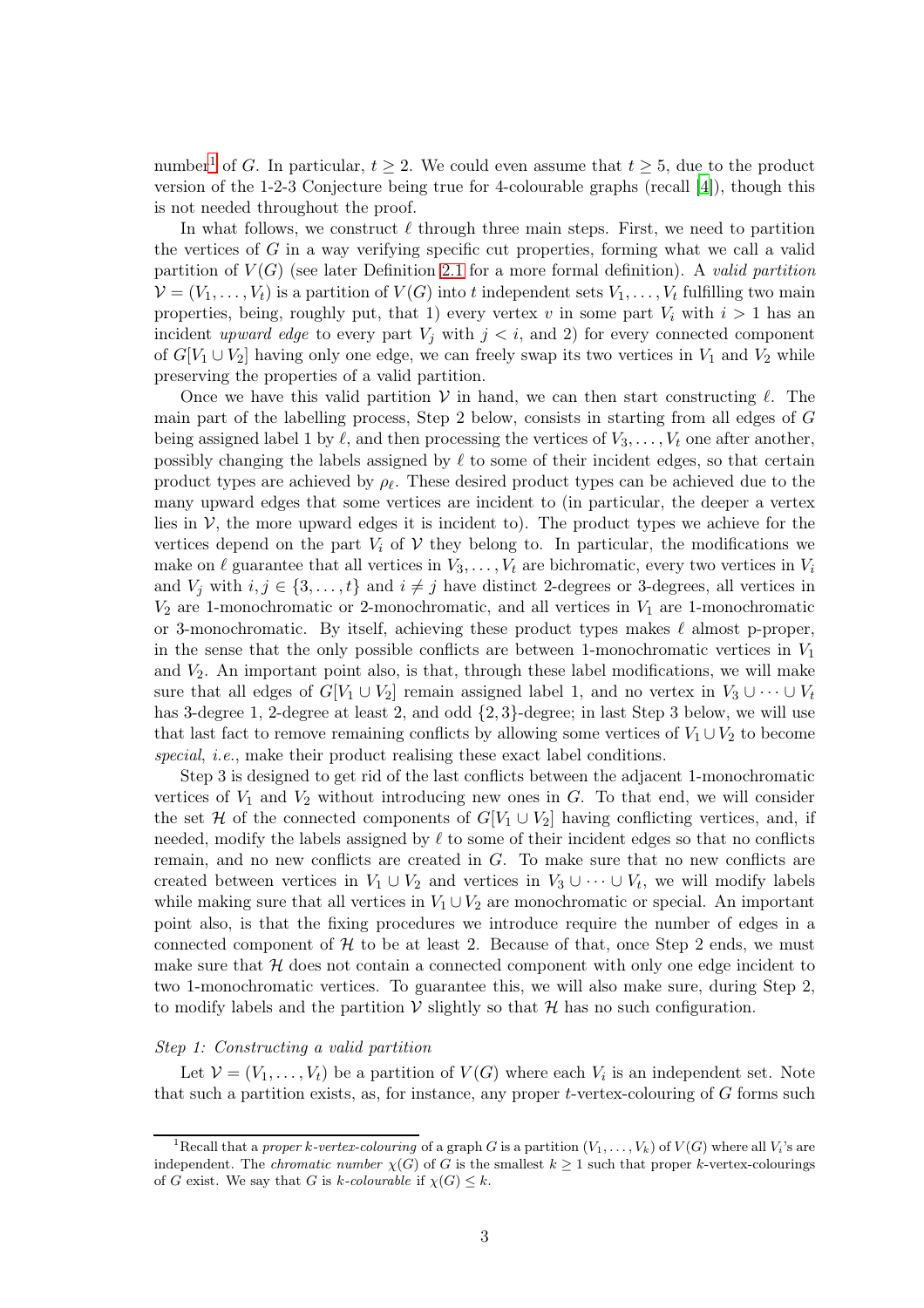a partition of  $V(G)$ . For every vertex  $u \in V_i$ , an incident upward edge (downward edge, resp.) is an edge uv for which v belongs to some  $V_j$  with  $j < i$   $(j > i$ , resp.). Note that all vertices in  $V_1$  have no incident upward edges, while all vertices in  $V_t$  have no incident downward edges.

We denote by  $M_0(\mathcal{V})$  (also denoted  $M_0$  when the context is clear) the set of isolated edges in the subgraph  $G[V_1 \cup V_2]$  of G induced by the vertices of  $V_1 \cup V_2$ . That is,  $M_0$ contains the edges of the connected components of  $G[V_1 \cup V_2]$  that consist of one edge only. To lighten the exposition, whenever referring to the vertices of  $M_0$ , we mean the vertices of G incident to the edges in  $M_0$ .

For an edge  $uv \in M_0$  with  $u \in V_1$  and  $v \in V_2$ , swapping uv consists in modifying the partition V by removing u from  $V_1$  (v from  $V_2$ , resp.) and adding it to  $V_2$  ( $V_1$ , resp.). In other words, we exchange the parts to which u and v belong. Note that if  $V_1$  and  $V_2$  are independent sets before the swap, then, because  $uv \in M_0$ , by definition the resulting new  $V_1$  and  $V_2$  remain independent. Also, the set  $M_0$  is unchanged by the swap operation.

We can now give a formal definition for the notion of valid partition.

<span id="page-3-0"></span>**Definition 2.1** (Valid partition). For a t-colourable graph G, a partition  $\mathcal{V} = (V_1, \ldots, V_t)$ of  $V(G)$  is a valid partition (of G) if V verifies the following properties.

- $(I)$  Every  $V_i$  is an independent set.
- ( $\mathcal{P}_1$ ) Every vertex in every  $V_i$  with  $i \geq 2$  has a neighbour in  $V_i$  for every  $j < i$ .
- (S) For every set  $\{e_1, \ldots, e_p\}$  of edges of  $M_0(\mathcal{V})$ , successively swapping every  $e_i$  (in any order) results in a partition  $\mathcal V'$  verifying Properties  $(\mathcal I)$  and  $(\mathcal P_1)$ .

Note that Property  $(\mathcal{S})$  in Definition [2.1](#page-3-0) implies that any valid partition  $\mathcal V$  also verifies the following additional property:

 $(\mathcal{P}_2)$  Successively swapping any number of edges of  $M_0(\mathcal{V})$  results in a valid partition  $\mathcal{V}'$ .

In order to prove Theorem [1.1,](#page-1-0) as mentioned earlier, to start constructing  $\ell$  we first need to have a valid partition of  $G$  in hand. The following result guarantees its existence.

Lemma 2.2. Every nice t-colourable graph G admits a valid partition.

*Proof.* For a partition  $V = (V_1, \ldots, V_t)$  of  $V(G)$  where each  $V_i$  is an independent set (note that such a partition exists, as every proper  $t$ -vertex-colouring of  $G$  is one such partition), set  $f(\mathcal{V}) = \sum_{k=1}^{t} k \cdot |V_k|$ . Among all possible  $\mathcal{V}$ 's, we consider a  $\mathcal{V}$  that minimises  $f(\mathcal{V})$ .

Suppose that there is a vertex  $u \in V_i$  with  $i \geq 2$  for which Property  $(\mathcal{P}_1)$  does not hold, *i.e.*, there is a  $j < i$  such that u has no incident upward edge to  $V_i$ . By moving u to  $V_i$ , we obtain another partition  $V'$  of  $V(G)$  where every part is an independent set. However, note that  $f(\mathcal{V}') = f(\mathcal{V}) + j - i < f(\mathcal{V})$ , a contradiction to the minimality of  $\mathcal{V}$ . From this, we deduce that every partition  $V$  minimising f must verify Property  $(\mathcal{P}_1)$ .

Let now  $\mathcal{V}'$  be the partition of  $V(G)$  obtained by successively swapping edges of  $M_0(\mathcal{V})$ . Recall that the swapping operation preserves Property (*I*) and observe that  $f(V) = f(V')$ . Hence,  $\mathcal V'$  minimises f and thus verifies Properties  $(\mathcal I)$  and  $(\mathcal P_1)$ . Thus Property  $(\mathcal S)$  also holds, and  $V$  is a valid partition of  $G$ . 口

From here, we thus assume that we have a valid partition  $V = (V_1, \ldots, V_t)$  of G.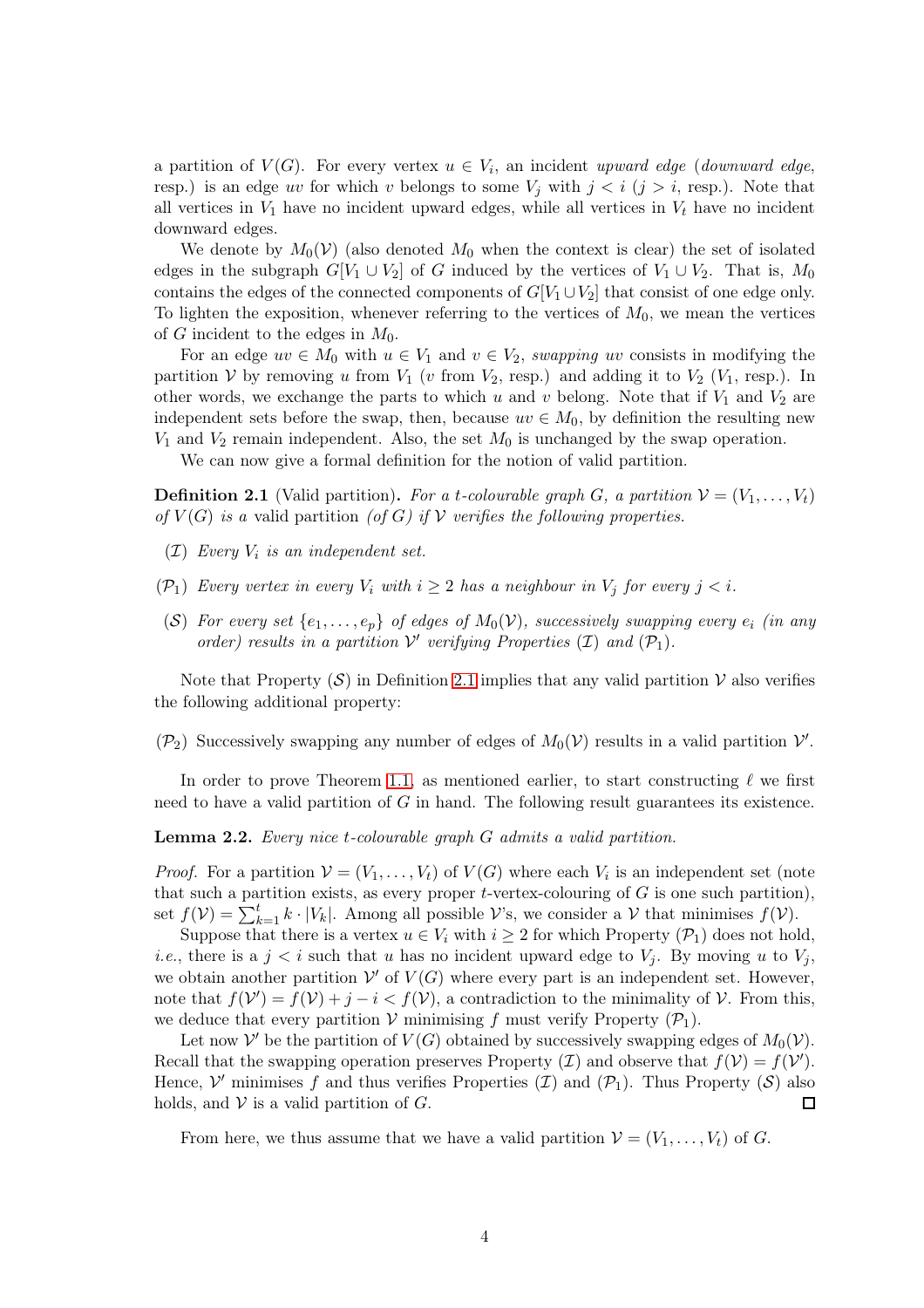Step 2: Labelling the upward edges of  $V_3, \ldots, V_t$ 

From G and V, our goal now is to construct a 3-labelling  $\ell$  of G achieving certain properties, the most important of which being that the only possible conflicts are between pairs of vertices of  $V_1$  and  $V_2$  that do not form an edge of  $M_0$ . The following result sums up the exact conditions we want  $\ell$  to fulfil. Recall that a vertex v is special by  $\ell$ , if  $d_3(v) = 1$ ,  $d_2(v) \geq 2$  and  $d_2(v) + d_3(v)$  is odd. Note that special vertices are bichromatic.

<span id="page-4-0"></span>**Lemma 2.3.** For every nice graph G and every valid partition  $(V_1, \ldots, V_t)$  of G, there exists a 3-labelling  $\ell$  of  $G$  such that:

- 1. all vertices of  $V_1$  are either 1-monochromatic or 3-monochromatic,
- 2. all vertices of  $V_2$  are either 1-monochromatic or 2-monochromatic,
- 3. all vertices of  $V_3 \cup \cdots \cup V_t$  are bichromatic,
- 4. no vertex is special,
- 5. if  $u \in V_1$  and  $v \in V_2$  are adjacent, then  $\ell(uv) = 1$ ,
- 6. if two vertices u and v are in conflict, then  $u \in V_1$  and  $v \in V_2$  (or vice versa), and at least one of them has a neighbour w in  $V_1 \cup V_2 \setminus \{u, v\}.$

*Proof.* From now on, we fix the valid partition  $V = (V_1, \ldots, V_t)$  of G. During the construction of  $\ell$ , we may have, however, to swap some edges of  $M_0$ , resulting in a different valid partition of G. Abusing the notations, for simplicity we will still denote by  $\mathcal V$  any valid partition of G obtained this way, through swapping edges. Recall that valid partitions are closed under swapping edges of  $M_0$  (by Property  $(\mathcal{P}_2)$ ).

Our goal is to design  $\ell$  so that it not only verifies the four colour properties of Items 1 to 4 of the statement, but also achieves the following refined product types, for every vertex v in a part  $V_i$  of  $\mathcal V$ :

- $v \in V_1$ : v is 1-monochromatic or 3-monochromatic;
- $v \in V_2$ : v is 1-monochromatic or 2-monochromatic;
- $v \in V_3$ : v is bichromatic with 2-degree 1 and even  $\{2,3\}$ -degree;
- $v \in V_4$ : v is bichromatic with 3-degree 2 and odd  $\{2,3\}$ -degree;
- $v \in V_5$ : v is bichromatic with 2-degree 2 and even  $\{2,3\}$ -degree;
- $\bullet$  ...
- $v \in V_{2n}$ ,  $n \geq 3$ : v is bichromatic with 3-degree n and odd  $\{2, 3\}$ -degree;
- $v \in V_{2n+1}, n \geq 3$ : v is bichromatic with 2-degree n and even  $\{2,3\}$ -degree;
- $\bullet$  ...

We start from  $\ell$  assigning label 1 to all edges of G. Let us now describe how to modify  $\ell$ so that the conditions above are met for all vertices. We consider the vertices of  $V_t, \ldots, V_3$ following that order, from "bottom to top", and modify labels assigned to upward edges. An important condition we will maintain, is that every vertex in an odd part  $V_{2n+1}$  ( $n \geq 0$ ) has all its incident downward edges (if any) labelled 3 or 1, while every vertex in an even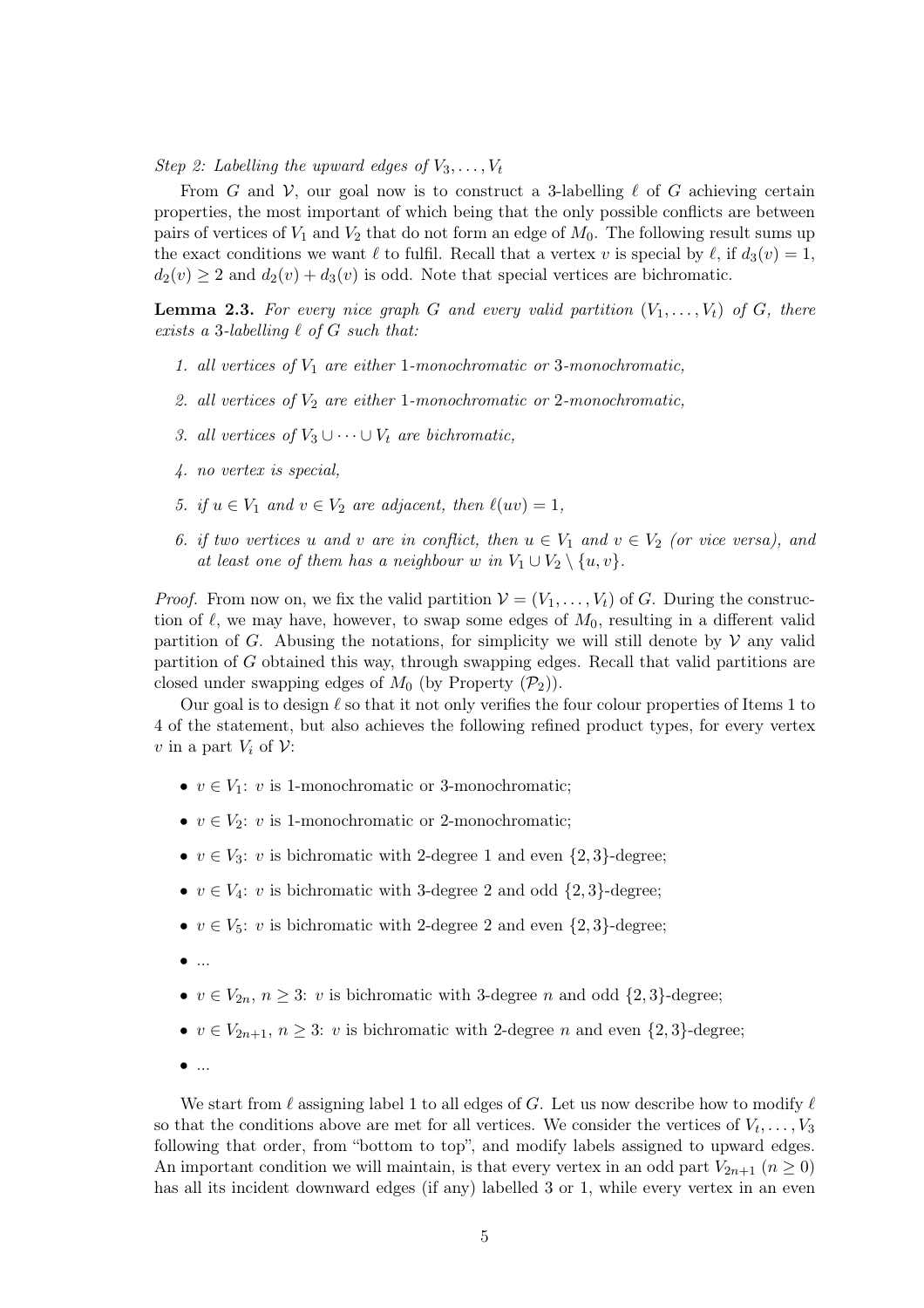part  $V_{2n}$   $(n \geq 1)$  has all its incident downward edges (if any) labelled 2 or 1. Note that this is trivially verified for the vertices in  $V_t$ , since they have no incident downward edges.

At any point in the process, let M be the set of edges of  $M_0$  for which both ends are 1-monochromatic (initially,  $M = M_0$ ). When treating a vertex  $u \in V_3 \cup \cdots \cup V_t$ , we define  $M_u$  as the subset of edges of M having an end that is a neighbour of u. For every edge  $e \in M_u$ , we choose one end of e that is a neighbour of u and we add it to a set  $S_u$ . Note that  $|S_u| = |M_u|$ . Another goal during the labelling process, to fulfil Item 6, is to label the edges incident to u so that at least one end of every edge in  $M_u$  is no longer 1-monochromatic. Note that the set  $M_u$  considered when labelling the edges incident to u is not necessarily the set of edges of  $M_0$  incident to a neighbour of  $u$ , as, during the whole process, some of these edges might be removed from M when dealing with previous vertices in  $V_3 \cup \cdots \cup V_t$ .

Let us now consider the vertices in  $V_t, \ldots, V_3$  one by one, following that order. Let thus  $u \in V_i$  be a vertex that has not been treated yet, with  $i \geq 3$ . Recall that every vertex belonging to some  $V_j$  with  $j > i$  was treated earlier on, and thus has its desired product. Suppose that  $i = 2n$  with  $n \ge 2$   $(i = 2n + 1$  with  $n \ge 1$ , resp.). Recall also that u is assumed to have all its incident downward edges labelled 1 or 2 (3, resp.), due to how vertices in  $V_i$ 's with  $j > i$  have been treated earlier on. Also, all upward edges incident to u are currently assigned labelled 1 by  $\ell$ .

If  $M_u \neq \emptyset$ , then we swap edges of  $M_u$ , if necessary, so that every vertex in  $S_u$  belongs to  $V_2$  ( $V_1$ , resp.). This does not invalidate any of our invariants since both ends of an edge in  $S_u$  are 1-monochromatic.

In any case, by Property  $(\mathcal{P}_1)$ , we know that, for every  $j < i$ , there is a vertex  $x_j \in V_j$ which is a neighbour of u. In particular, the vertex  $x_1$  ( $x_2$ , resp.) does not belong to  $S_u$  (but may be the other end of an edge in  $M_u$ ). We label the edges  $ux_3, ux_5, \ldots, ux_{2n-1}$  with 3  $(ux_4, ux_6,...,ux_{2n}$  with 2, resp.). Note that, at this point,  $d_3(u) = n - 1$   $(d_2(u) = n - 1,$ resp.). To finish dealing with  $u$ , we need to distinguish two cases depending on whether  $M_u$  is empty or not.

- Suppose first that  $M_u = \emptyset$ . Label  $ux_1$  with 3 ( $ux_2$  with 2, resp.). Now u has the desired 3-degree (2-degree, resp.). If  $i > 3$ , then label  $ux_{i-2}$  with 2 (3, resp.) so that u is sure to be bichromatic. If  $i > 3$  and the  $\{2, 3\}$ -degree of u does not have the desired parity, then label  $ux_2$  with 2 ( $ux_1$  with 3, resp.). If  $u \in V_3$  and the  $\{2,3\}$ -degree of u is even, then u is already bichromatic since  $d_2(u) = 1$ . If  $u \in V_3$ and the  $\{2,3\}$ -degree of u is odd, then label  $ux_1$  with 3 to adjust the parity of the  $\{2,3\}$ -degree of u and make u bichromatic. In all cases, at this point u is bichromatic with 3-degree n (2-degree n, resp.) and odd  $\{2,3\}$ -degree (even  $\{2,3\}$ -degree, resp.), which is precisely what is desired for  $u$ .
- Suppose now that  $M_u \neq \emptyset$ . Let  $z \in S_u$  and let e be the edge of  $M_u$  containing z. For every vertex  $w \in S_u \setminus \{z\}$ , we label the edge uw with 2 (3, resp.). Then:
	- If  $d_2(u) + d_3(u)$  is odd (even, resp.), then label uz with 2 (3, resp.) and ux<sub>1</sub> with 3 ( $ux_2$  with 2, resp.). In this case, every edge in  $M_u$  is incident to at least one vertex which is not 1-monochromatic, while  $u$  is bichromatic with 3-degree  $n$  (2-degree n, resp.) and odd  $\{2,3\}$ -degree (even  $\{2,3\}$ -degree, resp.).
	- If  $d_2(u) + d_3(u)$  is even (odd, resp.) and  $d_2(u) > 0$  ( $d_3(u) > 0$ , resp.), then swap e and label uz with 3 (2, resp.). Note that, after the swap of e, we have  $z \in V_1$  $(z \in V_2$ , resp.). In this case, every edge in  $M_u$  is incident to at least one vertex which is not 1-monochromatic, while u is bichromatic with 3-degree  $n$  (2-degree n, resp.) and odd  $\{2,3\}$ -degree (even  $\{2,3\}$ -degree, resp.).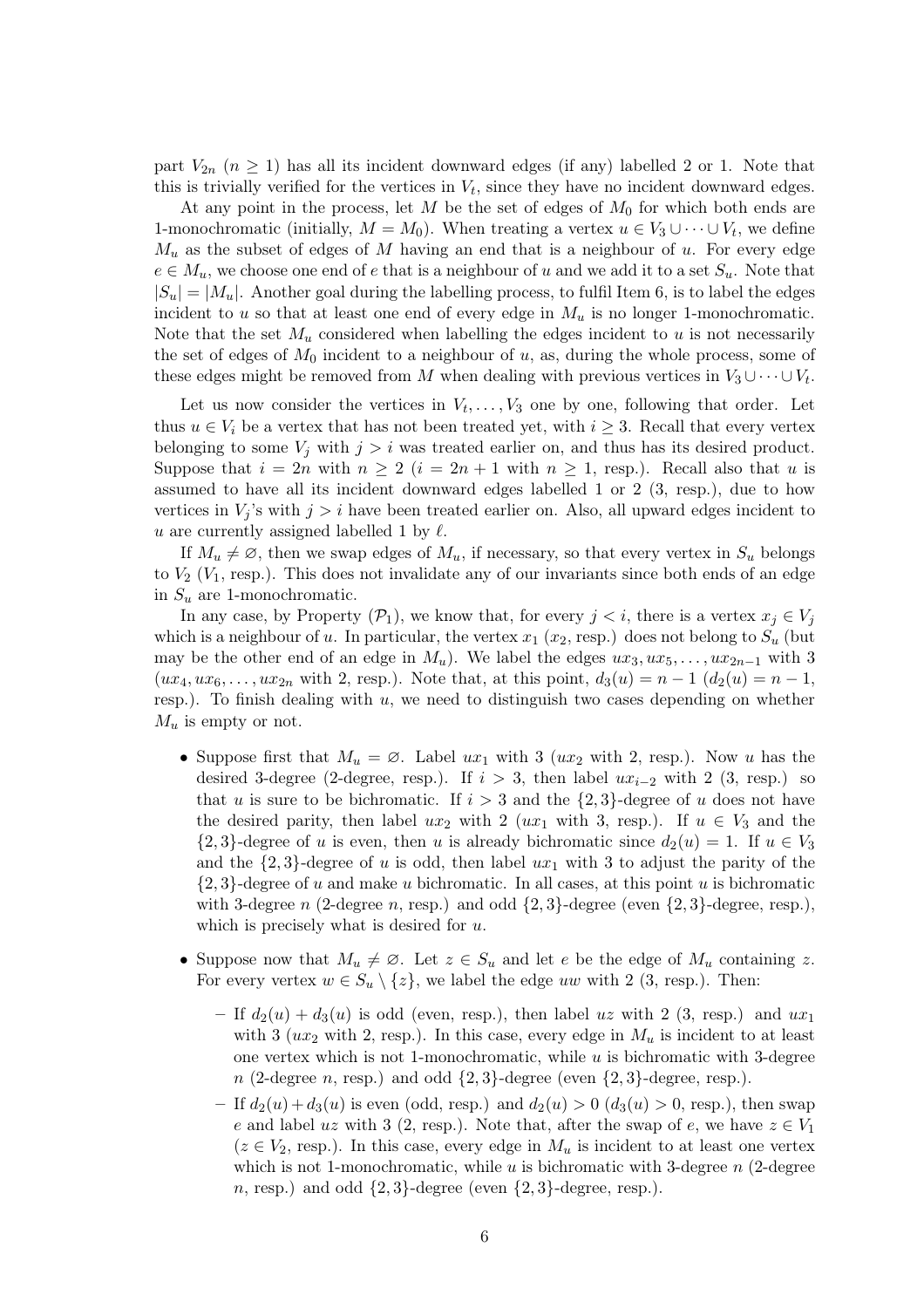– The last case is when  $d_2(u)+d_3(u)$  is even (odd, resp.) and  $d_2(u) = 0$   $(d_3(u) = 0,$ resp.). If  $i > 4$ , then we can label  $ux_{i-2}$  with 2 (3, resp.) and fall back into one of the previous cases. If  $i = 4$ , then the only edge labelled 3 is the edge ux<sub>3</sub> which implies that  $d_3(u) = 1$ , which is impossible since  $d_2(u) = 0$  and thus  $d_2(u) + d_3(u)$  is odd which contradicts our hypothesis. If  $i = 3$ , then the conditions of this case imply that  $d_2(u) \geq 1$  while every upward edge incident to u is labelled 1 or 3 and similarly for every incident downward edge; this case thus cannot occur.

To finish, we remove the edges of  $M_u$  from M since their two ends are not both 1-monochromatic anymore.

At the end of this process, all vertices in  $V_1$  are 1-monochromatic or 3-monochromatic, while all vertices in  $V_2$  are 1-monochromatic or 2-monochromatic. Every vertex in  $V_3 \cup$  $\dots \cup V_t$  is bichromatic and there are no conflicts involving any pair of these vertices. Indeed if  $a \in V_i$  and  $b \in V_j$  are adjacent with  $i > j \geq 3$ , then either i and j do not have the same parity, in which case a and b do not have the same  $\{2,3\}$ -degree; or both i and j are even (odd, resp.) and  $d_3(a) = \frac{i}{2} \neq \frac{j}{2} = d_3(b)$   $(d_2(a) = \frac{i-1}{2} \neq \frac{j-1}{2} = d_2(b)$ , resp.). Note also that no vertex in  $G$  is special, as, by definition, special vertices have 3-degree 1, 2-degree at least 2, and odd {2, 3}-degree. Moreover, we did not change the label of any edge in the cut  $(V_1, V_2)$ .

Finally, suppose that there is a conflict between two vertices  $u$  and  $v$ . Previous remarks imply that  $u \in V_1$  and  $v \in V_2$  (or *vice versa*) and that both u and v are 1-monochromatic. If none of u and v has another neighbour w in  $V_1 \cup V_2$ , then the edge uv belongs to the set  $M_0$ . Since G is nice, one of u or v must have a neighbour in  $V_3 \cup \cdots \cup V_t$ . Hence  $uv \in M_z$ for one such neighbour z. Recall also that we relabelled the edges incident to z in such a way that, for every edge of  $M_z$ , at least one incident vertex became 2-monochromatic or 3-monochromatic, a contradiction to the existence of  $u$  and  $v$ . Hence, all properties of the lemma hold.  $\Box$ 

#### Step 3: Labelling the edges between  $V_1$  and  $V_2$

From now on, we will modify a 3-labelling  $\ell$  of G obtained by applying Lemma [2.3.](#page-4-0) We denote by H the set of the connected components of  $G[V_1 \cup V_2]$  that contain two adjacent vertices  $u \in V_1$  and  $v \in V_2$  having the same product by  $\ell$ . By Items 1 and 2 of Lemma [2.3,](#page-4-0) such u and v are 1-monochromatic. Also, by Item 6 of Lemma [2.3,](#page-4-0) recall that every connected component of  $\mathcal{H}$  has at least two edges. In what follows, we only relabel edges of some connected components  $H \in \mathcal{H}$  while making sure that their vertices (in  $V_1 \cup V_2$ ) are monochromatic or special. This ensures that only vertices of H have their product affected, thus no new conflicts involving vertices in  $V_3 \cup \cdots \cup V_t$  are created.

For a subgraph X of  $H \in \mathcal{H}$  (possibly  $X = H$ ), if, after having relabelled edges of X, no conflict remains between vertices of  $X$  and all vertices of  $X$  are either monochromatic or special, then we say that X verifies Property  $(\mathcal{P}_3)$ .

<span id="page-6-0"></span>**Lemma 2.4.** If we can relabel the edges of every  $H \in \mathcal{H}$  so that every H verifies Property  $(\mathcal{P}_3)$ , then the resulting 3-labelling is p-proper.

*Proof.* This is because if we get rid of all conflicts in  $H$ , then the only possible remaining conflicts are between vertices in  $V_1 \cup V_2$  and in  $V_3 \cup \cdots \cup V_t$ . In particular, recall that any two vertices of two distinct connected components  $H_1, H_2 \in G[V_1 \cup V_2]$  cannot be adjacent. Note also that, because we only relabelled edges in H, the vertices in  $V_3 \cup \cdots \cup V_t$  retain the product types described in Lemma [2.3.](#page-4-0) In particular, they remain bichromatic and none of them is special. Thus, they cannot be in conflict with the vertices in  $V_1 \cup V_2$ .  $\Box$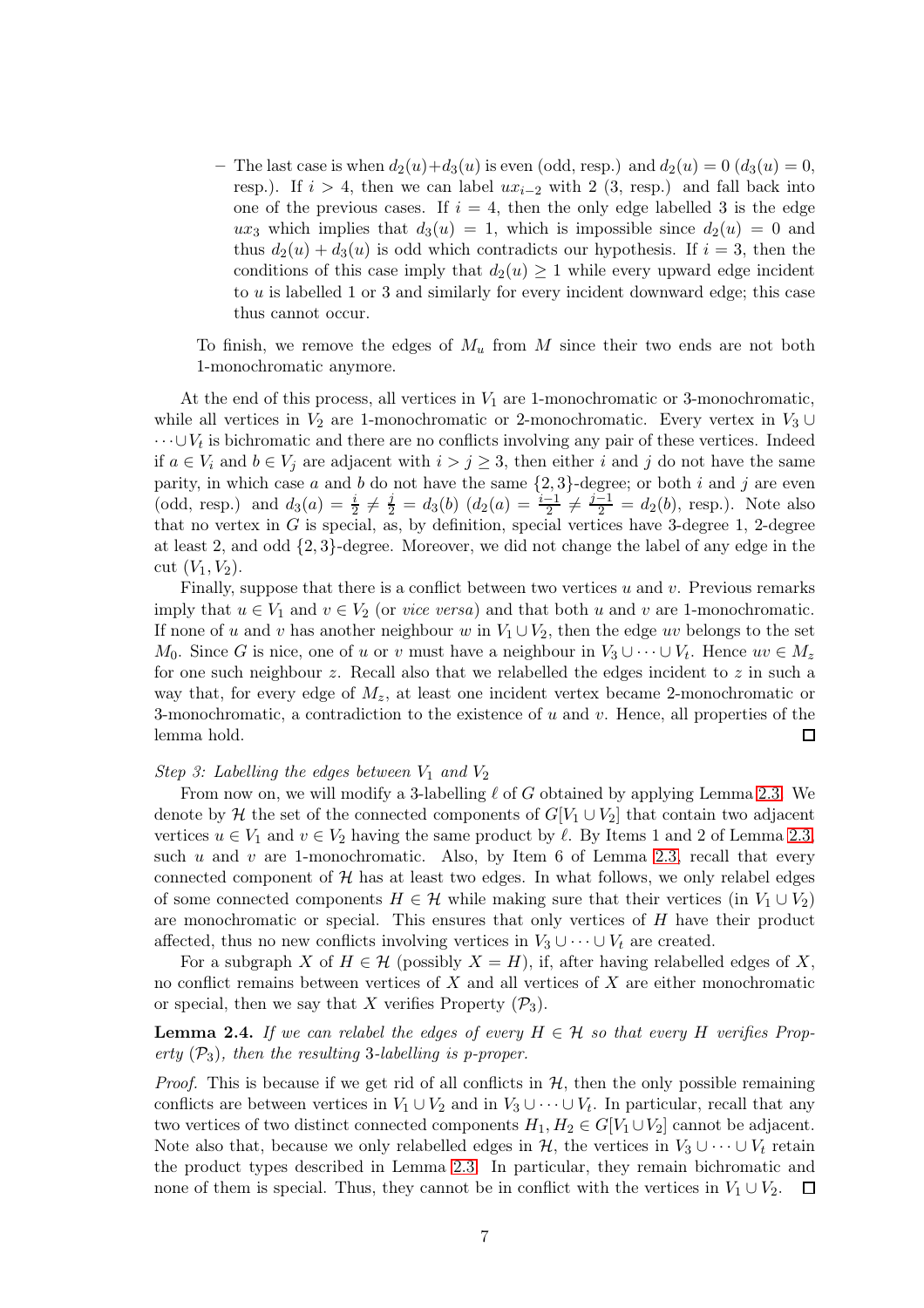In order to show that we can relabel the edges of every  $H \in \mathcal{H}$  so that it fulfils Property  $(\mathcal{P}_3)$ , the following result will be particularly handy.

<span id="page-7-0"></span>**Lemma 2.5.** For every integer  $s \in \{2,3\}$ , every connected bipartite graph H whose edges are labelled 1 or s, and any vertex v in any part  $V_i \in \{V_1, V_2\}$  of H, we can relabel the edges of H with 1 and s so that  $d_s(u)$  is odd (even, resp.) for every  $u \in V_i \setminus \{v\}$ , and  $d_s(u)$ is even (odd, resp.) for every  $u \in V_{3-i}$ .

*Proof.* As long as H has a vertex u different from v that does not verify the desired condition, apply the following. Choose any path  $P$  from  $u$  to  $v$ , which exists by the connectedness of  $H$ . Now follow  $P$  from  $u$  to  $v$ , and change the labels of the traversed edges from 1 to s and vice versa. It can be noted that this alters the parity of the s-degrees of u and v, while this does not alter that parity for any of the other vertices of  $H$ . Thus, this makes u satisfy the desired condition, while the situation did not change for the other vertices different from  $u$  and  $v$ . Thus, once this process ends, all vertices of  $H$  different from  $v$  have their s-degree being as desired by the resulting labelling.  $\Box$ 

We are now ready to treat the connected components  $H \in \mathcal{H}$  independently, so that they all meet Property  $(\mathcal{P}_3)$ . To ease the reading, we distinguish several cases depending on the types and on the degrees of the vertices that  $H$  includes. In each of the successive cases we consider, it is implicitly assumed that  $H$  does not meet the conditions of any previous case.

<span id="page-7-1"></span>Claim 2.6. If  $H \in \mathcal{H}$  contains a 3-monochromatic vertex  $v \in V_1$ , or a 1-monochromatic vertex  $v_1 \in V_1$  having two 1-monochromatic neighbours  $u_1, u_2 \in V_2$  with degree 1 (in H), then we can relabel edges of H so that H verifies Property  $(\mathcal{P}_3)$ .

*Proof.* Recall that all edges of H (and thus in  $\mathcal{H}$ ) are assigned label 1; thus, if a vertex of H is 3-monochromatic, then it must be due to incident downward edges to  $V_3, \ldots, V_t$ .

If H has a 1-monochromatic vertex  $v_1 \in V_1$  having two degree-1 1-monochromatic neighbours  $u_1, u_2 \in V_2$ , then we set  $\ell(v_1u_1) = \ell(v_1u_2) = 3$ . Note that  $u_1$  and  $u_2$  become 3-monochromatic with 3-degree 1, and are thus no longer in conflict with  $v_1$ , as it becomes 3-monochromatic with 3-degree 2. Note that either we got rid of all conflicts in  $H$  and  $H$ now verifies Property  $(\mathcal{P}_3)$  as desired, or conflicts between other 1-monochromatic vertices of H remain. In the latter case, we continue with the following arguments.

Assume H has remaining conflicts, and that H has a 3-monochromatic vertex  $v \in V_1$ (and, due to the previous process, perhaps 3-monochromatic vertices  $u_1$  and  $u_2$  in  $V_2$ , in which case their 3-degree (and degree in  $H$ ) is precisely 1, while their unique neighbour v in  $V_1 \cap V(H)$  is 3-monochromatic with 3-degree 2). Let X be the set of all 3-monochromatic vertices of H belonging to  $V_1$ . Let  $C_1, \ldots, C_q$  denote the  $q \geq 1$  connected components of  $H - X$  that do not contain any 3-monochromatic vertex of  $V_2$  (the vertices  $u_1$  and  $u_2$  we dealt with earlier on). For every  $C_i$ , we choose arbitrarily a vertex  $x_i \in X$  and a vertex  $y_i \in C_i$  such that  $x_i$  and  $y_i$  are adjacent in H. Note that the vertices of  $C_i$  are either 1-monochromatic or 2-monochromatic (in which case they belong to  $V_2$ ), since all 3-monochromatic vertices of H are part of X (or are the vertices  $u_1$  and  $u_2$  dealt with earlier on, which we have omitted for now and are not part of the  $C_i$ 's).

By Lemma [2.5,](#page-7-0) in every  $C_i$  we can relabel the edges with 1 and 2 so that all vertices in  $(V_2 \cap V(C_i)) \setminus \{y_i\}$  are 2-monochromatic with odd 2-degree, while all vertices in  $V_1 \cap V(C_i)$ are 2-monochromatic with even 2-degree or possibly 1-monochromatic if their even 2-degree is 0. In particular, recall that  $y_i$  must be 1-monochromatic or 2-monochromatic. If  $y_i$  has odd 2-degree, then there are no conflicts between vertices of  $C_i$ . If  $y_i$  has even non-zero 2-degree, then we set  $\ell(x_i y_i) = 3$ , thereby making  $y_i$  special.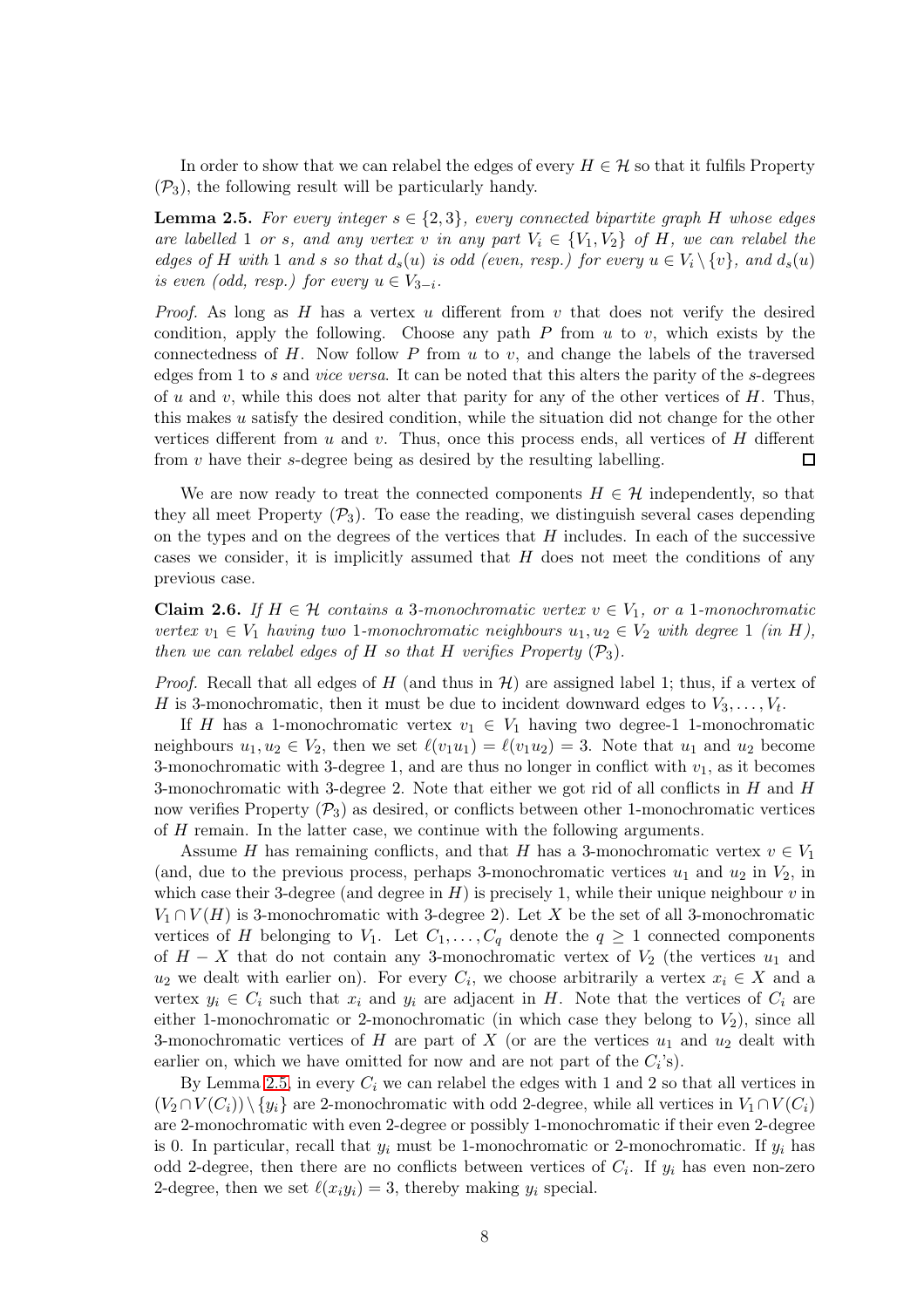Let Y be the set containing all 1-monochromatic  $y_i$ 's having a 1-monochromatic neighbour  $w_i$  in  $C_i$ . Let H' be the subgraph of H induced by  $Y \cup X$ . Note that every edge of H' is labelled 1. Let now  $Q_1, \ldots, Q_p$  denote the connected components of H' and choose  $x_k \in X \cap V(Q_k)$  for every  $k \in \{1, \ldots, p\}$ . For every k, we apply Lemma [2.5](#page-7-0) with labels 1 and 3 so that all vertices in  $V_2 \cap V(Q_k)$  get 3-monochromatic with odd 3-degree, while all vertices in  $V_1 \cap V(Q_k) \setminus \{x_k\}$  get 3-monochromatic with even 3-degree or possibly 1-monochromatic if their 3-degree is 0.

If  $x_k$  is involved in a conflict with a vertex  $y_i \in V_2 \cap V(Q_k)$ , then this is because  $x_k$  has odd 3-degree. Then:

- If  $\ell(x_k y_i) = 3$ , then  $d_3(y_i) = d_3(x_k) \geq 3$  since  $x_k \in X$   $(x_k \text{ must thus be incident to }$ at least one other edge labelled 3, either a downward edge to  $V_3, \ldots, V_t$  or an edge incident to  $u_1$  (and similarly an edge incident to  $u_2$ )). We here assign label 1 to the edge  $x_k y_i$  and label 3 to the edge  $y_i w_i$ . This way,  $x_k$  gets even 3-degree while the 3-degree of  $y_i$  does not change. Note that  $y_i$  and  $w_i$  are not in conflict since  $d_3(w_i) = 1$  and  $d_3(y_i) \geq 3$ .
- Otherwise, if  $\ell(x_k y_i) = 1$ , then we assign label 3 to the edge  $x_k y_i$  and label 3 to the edge  $y_iw_i$ . This way,  $x_k$  gets even 3-degree while the 3-degree of  $y_i$  remains odd and must be at least 3. Again  $y_i$  and  $w_i$  are not in conflict since  $d_3(w_i) = 1$  and  $d_3(y_i) \geq 3.$

We claim that we got rid of all conflicts in  $H$ . Indeed, consider two adjacent vertices  $a \in V_1 \cap V(H)$  and  $b \in V_2 \cap V(H)$ . Suppose first that a and b belong to some  $C_i$ . Note that, with the exception of  $y_i$  and maybe of the vertex  $w_i$  (if it exists and  $y_i \in Y$ ), every vertex of  $C_i$  is 1-monochromatic or 2-monochromatic, the vertices of  $V_1 \cap V(C_i)$  having even 2-degree and the vertices of  $V_2 \cap V(C_i)$  having odd 2-degree. Thus, no conflict involves two of these vertices. Suppose now that  $b = y_i$ . If  $y_i$  is 2-monochromatic with odd 2-degree, then there is no conflict involving  $y_i$  in  $C_i$  since all of its neighbours in  $C_i$  have even 2-degree. If  $y_i$ is special, then it is the only special vertex of  $C_i$ , so, here again, it cannot be involved in a conflict. If  $y_i \notin Y$  and  $y_i$  is 1-monochromatic, then  $y_i$  has no other 1-monochromatic neighbour in  $C_i$  by definition of Y. If  $y_i \in Y$ , then  $y_i$  is 3-monochromatic with odd 3degree, the only other possible 3-monochromatic neighbour of  $y_i$  in  $C_i$  being  $w_i$ , but we showed previously that their 3-degrees differ. Thus, in all cases, there cannot be conflicts between vertices of  $C_i$ .

We are left with the case where  $a$  and  $b$  do not belong to the same  $C_i$ . In particular, this implies that  $a \in X$  and that a is 3-monochromatic. The only possible 3-monochromatic vertices in  $V_2$  are the vertices of Y, which have odd 3-degree, and the 3-monochromatic vertices  $u_1$  and  $u_2$  with 3-degree 1 and degree 1 in H which might have been created at the very beginning of the proof. If  $b \in Y$ , then, due to the application of Lemma [2.5](#page-7-0) above, the only vertex of X which can have odd 3-degree is some  $x_k$ , but for this vertex we either ensured that it was involved in no conflict, or we tweaked the labelling so that it got even 3-degree without modifying the labelling properties obtained through Lemma [2.5.](#page-7-0) If b is  $u_1$  or  $u_2$ , then b has only one neighbour v. Note that the edges  $vu_1$  and  $vu_2$  are still labelled 3 as they are not part of the  $Q_i$ 's, and, thus,  $d_3(b) = 1$  and  $d_3(v) \geq 2$ . Hence, there is no conflict between vertices of X and other vertices of  $H$ . This implies that  $H$  $\Box$ verifies Property  $(\mathcal{P}_3)$ .

<span id="page-8-0"></span>Claim 2.7. If H contains a 1-monochromatic vertex  $u \in V_2$  with at least two neighbours in H, then we can relabel edges of H so that H verifies Property  $(\mathcal{P}_3)$ .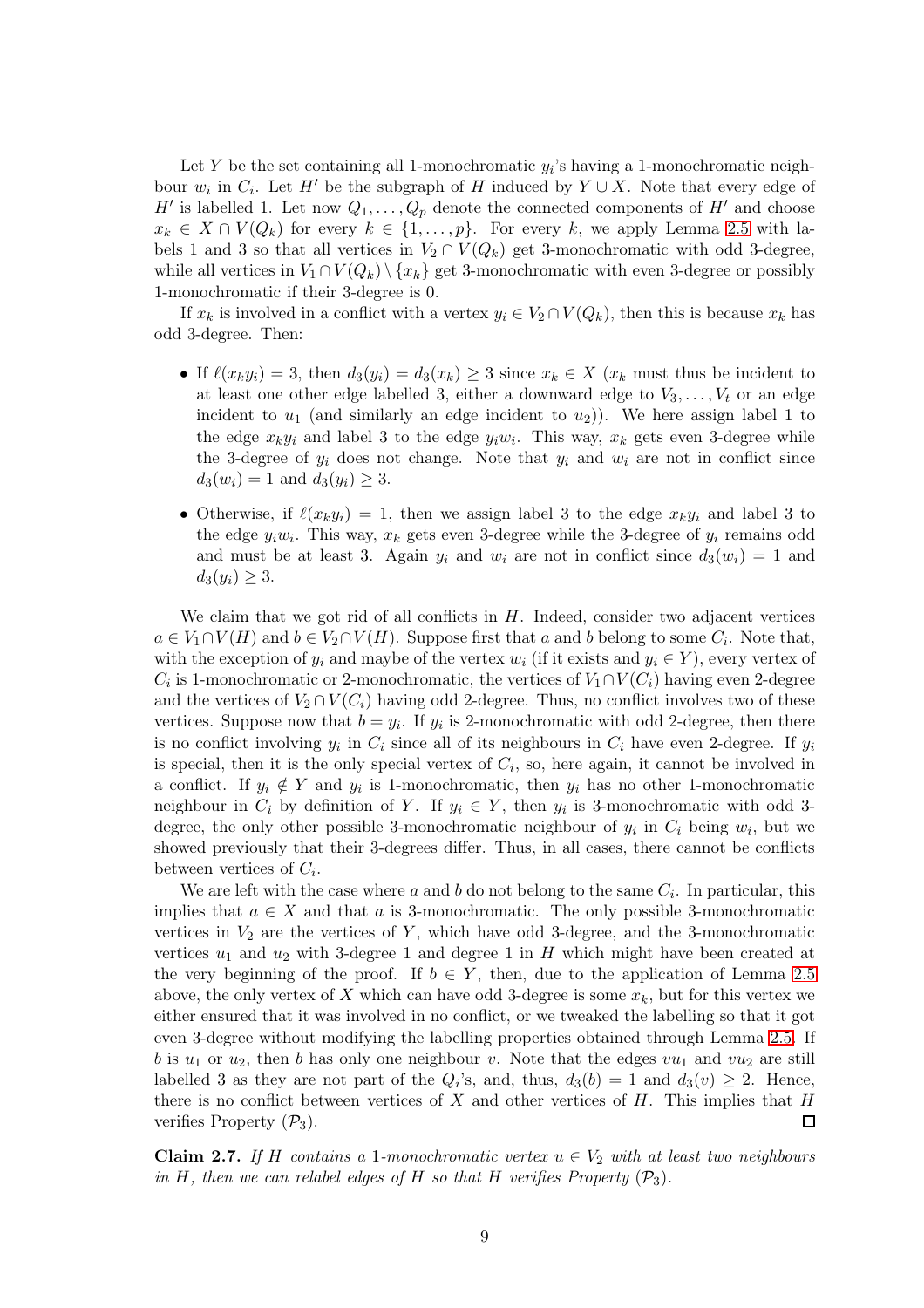*Proof.* Let  $v_1, \ldots, v_p$  denote the neighbours of u in H. Due to Lemma [2.3](#page-4-0) and because Claim [2.6](#page-7-1) does not apply on H, for every vertex v of H we have  $d_3(v) = 0$ . In particular, none of the  $v_i$ 's is 3-monochromatic, implying that they are all 1-monochromatic. Let  $C_1, \ldots, C_q$  be the  $q \geq 1$  connected components of  $H - u$ . Every  $C_i$  contains at least one of the  $v_i$ 's. Up to renaming the  $v_i$ 's, we can suppose w.l.o.g. that  $v_i \in V(C_i)$  if  $i \leq q$ . The vertices  $v_i$  with  $i > q$  (if any) can belong to any of the  $C_i$ 's.

Let us focus on one component  $C_i$ . Let  $J_1^i, \ldots, J_r^i$  denote the r connected components of  $C_i - v_i$ . If  $C_i$  has order 1, then by convention we set  $r = 0$ . In every  $J_j^i$ , choose a neighbour  $x_j^i$  of  $v_i$ . By Lemma [2.5,](#page-7-0) we can relabel edges of  $J_j^i$  with 1 and 2 so that every vertex of  $V_1 \cap V(J_j^i)$  has even 2-degree, while every vertex of  $V_2 \cap V(J_j^i)$ , except possibly  $x_j^i$ , has odd 2-degree. Let  $X_i$  be the set containing all  $x_j^i$ 's with even 2-degree. Note that  $v_i$  has even 2-degree, being precisely 0 since it is 1-monochromatic; thus the only possible conflicts in  $C_i$  involve vertices of  $X_i$  as they are the only ones not following the parity rule on their 2-degree (that is, they have even 2-degree).

If  $|X_i| = 0$ ,  $|X_i| \ge 2$  or if  $X_i = \{w_i\}$  and  $d_2(w_i) \ge 1$  for some vertex  $w_i$ , then we say that  $C_i$  is nice. In this case, we can relabel edges of  $C_i$  so that  $C_i$  verifies Property  $(\mathcal{P}_3)$ . If  $|X_i| = 0$ , then  $C_i$  already verifies Property  $(\mathcal{P}_3)$ . If  $|X_i| \geq 2$ , then, for every  $z \in X_i$ , set  $\ell(v_i z) = 3$ . If  $X_i = \{w_i\}$  and  $d_2(w_i) \geq 1$ , then set  $\ell(v_i w_i) = 3$ . In the last two cases, all vertices of  $X_i$  either become special while they have no special neighbours; or they become 3-monochromatic with 3-degree 1 in which case  $v_i$  is their only 3-monochromatic neighbour and  $d_3(v_i) \geq 2$ . Moreover, in both cases,  $d_3(v_i) \geq 1$  and all the neighbours of  $v_i$  in  $C_i$  which are not in  $X_i$  have 3-degree 0. Thus,  $v_i$  cannot be in conflict with its neighbours. Because the products of the other vertices of  $C_i$  were not altered by these labelling modifications,  $C_i$  verifies Property  $(\mathcal{P}_3)$ .

If  $X_i = \{w_i\}$  and  $w_i$  is 1-monochromatic with no such neighbours in  $C_i - v_i$ , then we say that  $C_i$  is bad. In such a bad component  $C_i$ , the only current conflict is between  $v_i$  and  $w_i$ . If  $X_i = \{w_i\}$  and  $w_i$  is 1-monochromatic with at least one 1-monochromatic neighbour  $y_i$ in  $C_i - v_i$ , then we say that  $C_i$  is *tricky*. We denote by  $N_n$  the number of nice components, by  $N_b$  the number of bad components, and by  $N_t$  the number of tricky components.

In what follows, we consider several cases. In each case, we implicitly assume that none of the previous cases applies.

• Case 1.  $N_t > 0$ .

Let  $C_i$  be a tricky component. For every bad or tricky component  $C_j$  with  $j \neq i$ , set  $\ell(v_jw_j) = 2$  and  $\ell(uv_j) = 2$ . In  $C_j$ , every vertex of  $V_1$  now has even 2-degree since  $d_2(v_i) = 2$  and every vertex of  $V_2$  has odd 2-degree since  $d_2(w_i) = 1$ .

Now, at this point:

- If  $d_2(u)$  is even, then set  $\ell(v_iw_i) = 2$  and  $\ell(uv_i) = 2$ . Here,  $C_i$  behaves exactly like the other bad or tricky components and thus contains no conflicts.
- If  $d_2(u)$  is odd, then set  $\ell(v_iw_i) = \ell(w_iy_i) = 3$ . Recall that all conflicts of  $C_i$ involved  $w_i$ . Note that  $w_i$  is now 3-monochromatic with 3-degree 2 and no such neighbours. The vertices  $y_i$  and  $v_i$  are now 3-monochromatic with 3-degree 1 and no such neighbours (in particular, they are not adjacent since they both belong to  $V_1$ ). Hence  $C_i$  does not contain any conflict.

In both cases, note that  $u$  is 2-monochromatic with odd 2-degree. To summarise, we have reached the following situation. Special vertices (which were only created when dealing with nice components) only belong to  $V_2$ . 3-monochromatic vertices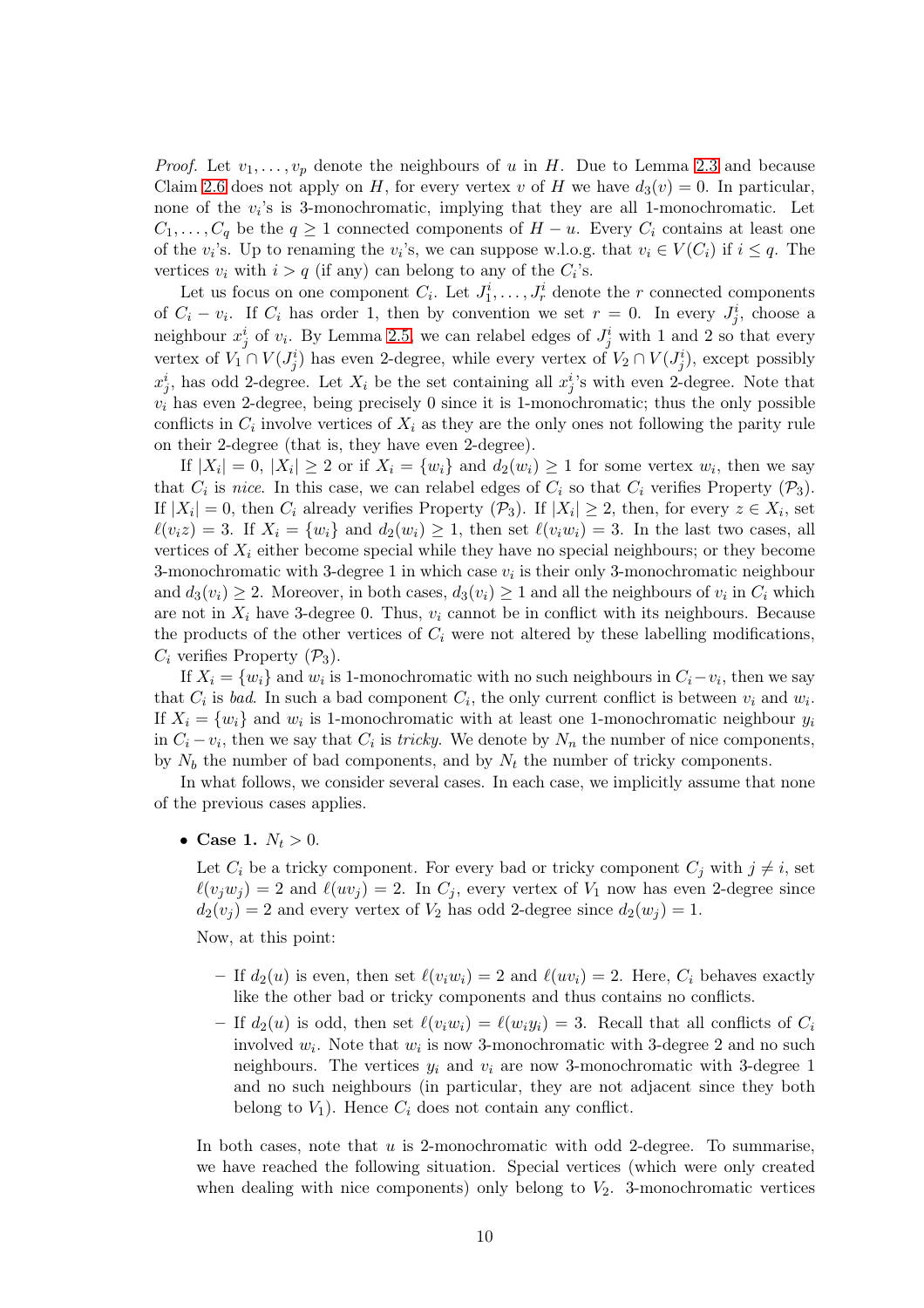are involved in no conflicts inside their component  $C_i$  and have no 3-monochromatic neighbours outside  $C_j$  since  $d_3(u) = 0$ . All the other vertices of H are either 1monochromatic or 2-monochromatic: in particular, they have even 2-degree if they belong to  $V_1$ , while they have odd 2-degree if they belong to  $V_2$ . Hence, there is no conflict in H, and H thus verifies Property  $(\mathcal{P}_3)$ .

From now on, we can thus suppose that none of the  $C_i$ 's is tricky.

• Case 2.  $N_n = 0$ .

In this case, all  $C_i$ 's are bad. We consider two cases:

- If  $N_b = 1$ , *i.e.*, H contains only one (bad) component  $C_1$ , then set  $\ell(v_1w_1)$  = 2 and  $\ell(uv_1) = 2$ . Then every vertex of H in  $V_1$  is 1-monochromatic or 2monochromatic with even 2-degree, while every vertex in  $V_2$  is 2-monochromatic with odd 2-degree. In particular,  $d_2(w_1) = 1$ ,  $d_2(v_1) = 2$  and  $d_2(u) = 1$ .
- If  $N_b > 1$ , then, for every (bad) component  $C_i$ , set  $\ell(uv_i) = 3$ . Note that this makes all vertices of  $H$  be monochromatic. Every neighbour  $z$  of  $u$  verifies  $d_3(z) \leq 1$  and, because  $d_3(u) \geq 2$ , the vertex u cannot be in conflict with any of its neighbours in H. The vertices  $v_i$  with  $i \leq q$  are 3-monochromatic with 3degree 1 and have no such neighbours. The  $w_i$ 's are 1-monochromatic and have no 1-monochromatic neighbours since the  $C_i$ 's were bad and their  $v_i$ 's (with  $i \leq q$ ) are no longer 1-monochromatic. The other 1-monochromatic vertices and 2-monochromatic vertices raise no conflicts since, for every such vertex z in  $V_j \cap V(H)$  (where  $j \in \{1,2\}$ ), we have  $d_2(z) \equiv j-1 \mod 2$ .

Hence H verifies Property  $(\mathcal{P}_3)$  in both cases. Thus, we can now assume  $N_n > 0$ .

• Case 3.  $N_b > 0$ .

Suppose now that at least one of the  $C_i$ 's is bad. Since  $N_n \geq 1$ , not all  $C_i$ 's are bad. So, since  $N_t = 0$ , we can thus suppose that  $C_1$  is nice. For every bad component  $C_j$ , set  $\ell(v_jw_j) = 2$  and  $\ell(uv_j) = 2$ . In  $C_j$ , every vertex of  $V_1$  has even 2-degree (since  $d_2(v_j) = 2$ ) while every vertex of  $V_2$  has odd 2-degree (since  $d_2(w_j) = 1$ ).

Let us now analyse the 2-degree of u, which is at least 1 since  $N_b > 0$ .

- If  $d_2(u)$  is odd, then we claim that we have no conflicts in H. First, we saw earlier that any two vertices in a nice  $C_i$  cannot be in conflict. Next, in every bad  $C_i$ , every vertex of  $V_1$  has even 2-degree, while every vertex of  $V_2$  has odd 2degree; hence, any two vertices of  $C_i$  cannot be in conflict. Thus, every possible conflict in  $H$  must involve  $u$ . Note that  $u$  is 2-monochromatic with odd 2-degree while no vertex of  $V_1 \cap V(H)$  is 2-monochromatic with odd 2-degree. Thus u cannot be in conflict with a vertex of H.
- If  $d_2(u)$  is even (and thus at least 2 since  $N_b > 0$ ), then set  $\ell(uv_1) = 3$ . Again, for the same reasons as earlier, any two vertices in a  $C_i$  with  $i > 1$  cannot be in conflict. Since only  $v_1$  had its product changed in  $C_1$ , then, if there is a conflict between two vertices of  $C_1$ , then it must involve  $v_1$ . Note that  $v_1$ is 3-monochromatic. If  $d_3(v_1) \geq 2$ , then it is the only vertex of  $C_1$  with this property. If  $d_3(v_1) = 1$ , then  $v_1$  was 1-monochromatic before  $uv_1$  was assigned labelled 3, in which case  $v_1$ , now, still has no 3-monochromatic neighbours in  $C_1$  by construction. Thus, in both cases,  $v_1$  cannot be in conflict with any other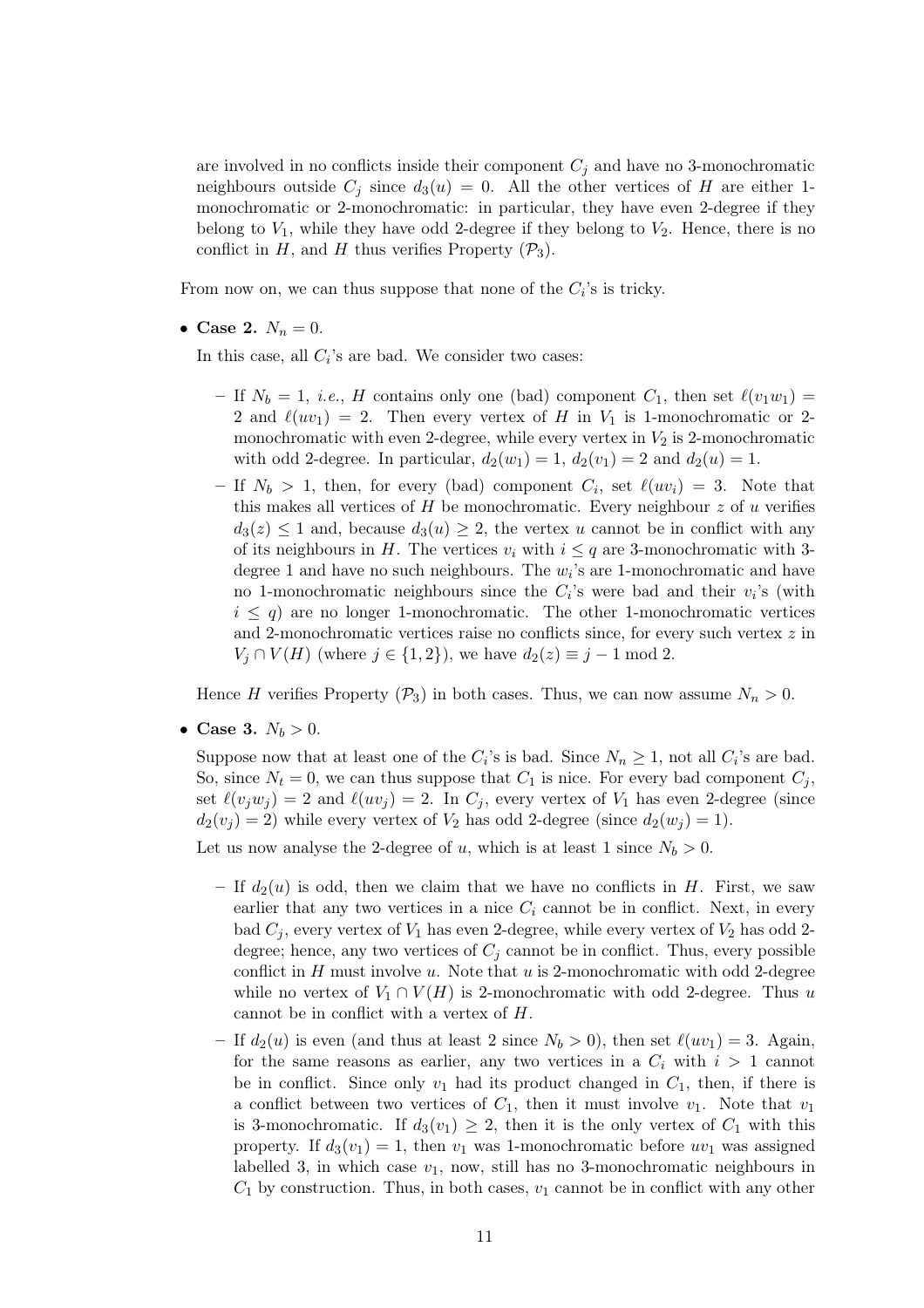vertex of  $C_1$ . Thus, any conflict in H must involve u. Note that u is special and that every other special vertex of  $H$  must belong to some nice component  $C_i$ , and must be a neighbour of  $v_i$ . In other words, all special vertices of H must belong to  $V_2$ , and thus u cannot be involved in a conflict.

Thus, in both cases, H verifies Property  $(\mathcal{P}_3)$ , and, from now on, we can assume  $N_b = 0$ . That is, all  $C_i$ 's are nice, since also  $N_t = 0$ .

• Case 4.  $N_n = 1$ .

Since  $N_b = N_t = 0$ , we have that  $H - u$  is connected, *i.e.*,  $q = 1$  and  $C_1$  is the only (nice) component. As we assumed that  $d(u) \geq 2$ , vertex u has at least one other neighbour  $v_2$  (in  $V_1$ ) in  $C_1$ . Since  $C_1$  is nice, recall that any two adjacent vertices of  $C_1$  cannot be in conflict, due to how  $\ell$  was modified so far.

Let us analyse the possible situations, with respect to  $v_1$ .

- If  $v_1$  is 1-monochromatic, then set  $\ell(uv_1) = \ell(uv_2) = 3$ . In this case, u has 3-degree 2 while no other vertex of H has 3-degree at least 2. In  $C_1$ , the vertices of  $V_1$  are either 2-monochromatic with even 2-degree, 1-monochromatic, special (only  $v_2$  can verify this, and this is only if  $d_2(v_2) > 0$  since  $d_2(v_2)$  is even), or 3-monochromatic with 3-degree 1 (only  $v_1$  and  $v_2$  can verify this, and, for the latter vertex, this is only if  $d_2(v_2) = 0$ . Also, in  $C_1$ , the vertices of  $V_2$  are 2-monochromatic with odd 2-degree. Hence, there are no conflicts.
- If  $v_1$  is 3-monochromatic, then set  $\ell(uv_1) = 3$ . In this case, in H, the vertices of  $V_1$  are either 2-monochromatic with even 2-degree, 1-monochromatic, or 3monochromatic with 3-degree at least 2 (only  $v_1$  verifies this). The vertices of  $V_2$ are either 2-monochromatic with odd 2-degree, special, or 3-monochromatic with 3-degree 1 (in particular,  $u$  verifies this). Hence, again there are no conflicts.

Thus, in both cases, H eventually verifies Property  $(\mathcal{P}_3)$ . From now on, in the next cases, we can thus assume that  $N_n > 1$ .

• Case 5.  $N_n \geq 2$  and there is some nice  $C_i$  with  $d_3(v_i) \geq 2$  that contains another neighbour x of u (*i.e.*, u has at least two neighbours in  $C_i$ ).

Assume  $C_i$  does verify these properties. Let us start by modifying  $\ell$ , by changing to 2 the label assigned to every edge incident to  $v_i$  assigned label 3. Note then that, in  $C_i$ , due to why we originally assigned label 3 to edges incident to  $v_i$  in the first place, now every vertex of  $V_2$  is 2-monochromatic with odd 2-degree while every vertex of  $V_1 \setminus \{v_i\}$  is 2-monochromatic with even 2-degree. Also, due to our assumption on  $v_i$ , we have  $d_2(v_i) \geq 2$ .

Let us now focus on  $v_i$ .

- If  $d_2(v_i)$  is odd, then set  $\ell(uv_i) = 2$ . This makes  $v_i$  become 2-monochromatic with even 2-degree with no such neighbours, while  $u$  becomes 2-monochromatic with odd 2-degree with no such neighbours.
- Assume now  $d_2(v_i)$  is even. Let C be a shortest cycle containing u,  $v_i$  and x (note that C must exist since  $C_i$  is connected). Now relabel every edge of C so that 1's becomes 2's and *vice versa*. Note that, as a result, we get  $d_2(u) = 2$ , and, in  $C_i$ , every vertex of  $V_2$  is 2-monochromatic with odd 2-degree while every vertex of  $V_1$  is 1-monochromatic or 2-monochromatic with even 2-degree. Hence,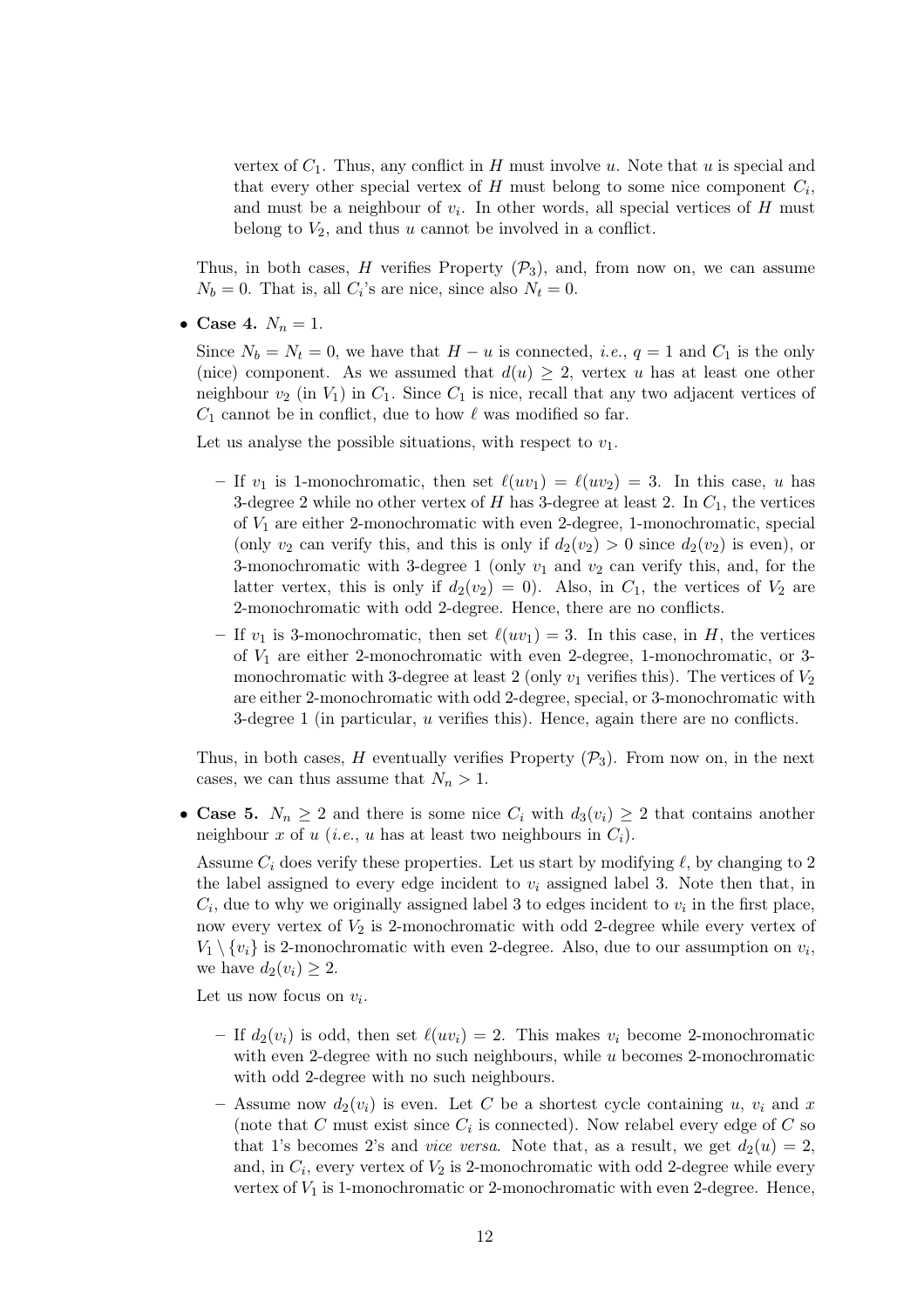there is no conflict in  $C_i$ . Also, since every  $C_j$  with  $j \neq i$  is nice and we did not modify labels incident to vertices of  $C_j$ , there are still no conflicts in  $C_j$ .

If no conflicts remain, then H now verifies Property  $(\mathcal{P}_3)$ . So assume some conflicts remain. All these conflicts must involve  $u$ , but, now, we have that  $d_2(u) = 2$ . Since  $N_n \geq 2$ , there exists  $v_j \notin C_i$  and  $j \leq q$ . Set  $\ell(uv_j) = 3$ , so that u becomes special. Note that this increases  $d_3(v_i)$ . If  $v_i$  had 3-degree 0, then  $v_i$  was 1-monochromatic and  $C_i$  had no 3-monochromatic vertices, and, hence, now, there is no conflict in  $C_i$ . If  $v_j$  had non-zero 3-degree, then every neighbour of  $v_j$  in  $C_j$  still has 3-degree at most 1 while  $v_j$  has 3-degree at least 2. Hence, there is no conflict in  $C_i$ .

From here, it can be checked that no conflicts remain at all in  $H$ . In particular, all special vertices, including  $u$ , lie in  $V_2$ , and they are thus not in conflict. Thus, u is not in conflict. Also, there is still no conflict in a  $C_k$  with  $k \notin i, j$  since  $C_k$  is nice and the products of their vertices did not change. Also, there is no conflict in  $C_i$  and  $C_j$  by our previous remarks.

Thus, in both cases, H verifies Property  $(\mathcal{P}_3)$ . We now deal with a final case.

• Case 6.  $N_n \geq 2$ .

Let  $A = \{a_1, \ldots, a_r\}$  be the subset of neighbours of u having 2-degree 0. Note that  $r \geq N_n \geq 2$ . Note also that some of these  $a_i$ 's are  $v_i$ 's with  $i \leq q$  (all of which are in nice components, since  $N_t = N_b = 0$ , in which case, by how the nice components were treated earlier, they can be 3-monochromatic. Furthermore, A may contain more than  $N_n$  vertices since it may also contain 1-monochromatic  $v_i$ 's with 2-degree 0 and  $i > q$ . However, since the previous case does not apply, if some  $v_i$ verifies  $d_3(v_i) \geq 2$  (thus  $i \leq q$ ), then u cannot neighbour any other vertex of  $C_i$ .

For every  $a_i \in A$ , we define  $n_i$  as the current value of  $d_3(a_i)$ , at the beginning of this case (*i.e.*, before modifying labels below). Recall that we can have  $d_3(a_i) > 0$ , in which case  $a_i$  is a  $v_j$  in a (nice)  $C_j$  for which we had to remove some conflicts. Also, by the choice of A, at this point,  $\ell(ua_i) = 1$ . The goal now, is to relabel some  $ua_i$ 's with 3 in such a way that u is not in conflict with the vertices of  $A$ . To show this can be achieved, we use the Combinatorial Nullstellensatz [\[2\]](#page-15-1).

**Theorem 2.8** (Combinatorial Nullstellensatz [\[2\]](#page-15-1)). Let  $\mathbb{F}$  be an arbitrary field, and  $P = P(Z_1, \ldots, Z_p)$  be a polynomial in  $\mathbb{F}[Z_1, \ldots, Z_p]$ . Suppose that the coefficient of a monomial  $Z_1^{k_1}$  $x_1^{k_1} \ldots Z_p^{k_p}$ , where every  $k_i$  is a non-negative integer, is non-zero in P and the degree of P equals  $\sum_{i=1}^{p} k_i$ . If  $S_1, \ldots, S_p$  are subsets of  $\mathbb{F}$  with  $|S_i| > k_i$  for every  $i \in \{1, \ldots, p\}$ , then there are  $z_1 \in S_1, \ldots, z_p \in S_p$  so that  $P(z_1, \ldots, z_p) \neq 0$ .

For every  $i \in \{1, \ldots, r\}$ , let  $Z_i$  be a variable belonging to  $S_i = \{0, 1\}$  and representing whether  $ua_i$  is assigned label 3  $(Z_i = 1)$  or not  $(Z_i = 0)$ . Let P be the following polynomial:

$$
P(Z_1,\ldots,Z_r)=\prod_{i=1}^r\left(\sum_{\substack{j=1 \ j\neq i}}^r Z_j-n_i\right).
$$

Since  $r \ge N_n \ge 2$ , note that P has degree r at least 2. Furthermore, the monomial  $\prod_{i=1}^r Z_i$  has non-zero coefficient (since every  $Z_i$  has positive coefficient in the description of P). Hence the Combinatorial Nullstellensatz applies and there is a way to choose values  $z_1, \ldots, z_r$  in  $\{0,1\}$  for  $Z_1, \ldots, Z_r$  so that  $P(z_1, \ldots, z_r) \neq 0$ .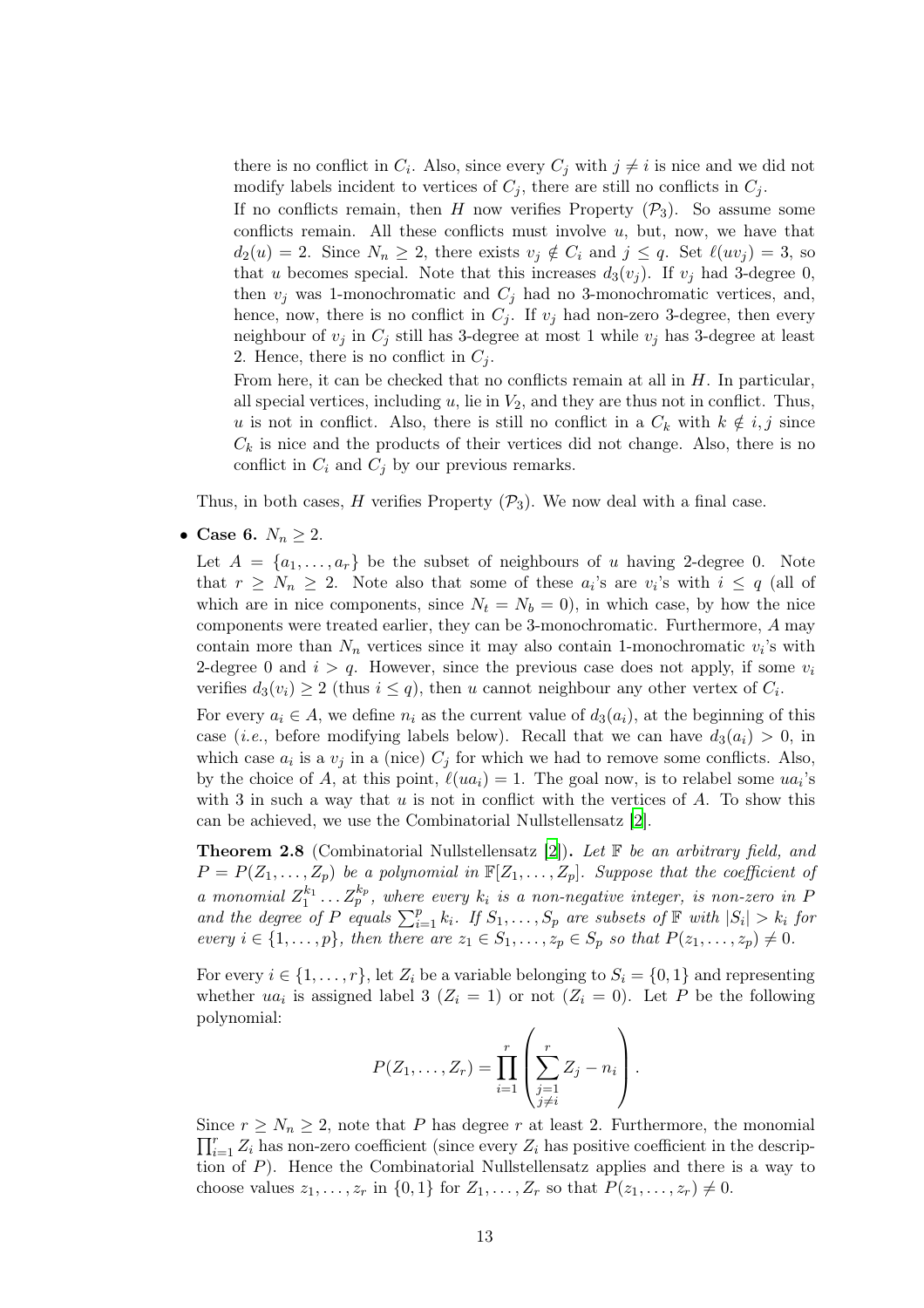$\sum_{j=1}^{r} z_j$  and  $d_2(u) = 0$ . We claim that H now verifies Property (P<sub>3</sub>). Assume this Now, for every  $i \in \{1, ..., r\}$  for which  $z_i = 1$ , set  $\ell(ua_i) = 3$ . Note that  $d_3(u) =$ is wrong, and suppose that there is a conflict in H between two vertices  $x \in V_1$  and  $y \in V_2$ . For now, suppose that u is not one of these two vertices.

- If x and y are 2-monochromatic, then, because we did not modify 2-degrees when we modified  $\ell$  above, and all  $C_i$ 's are nice, then  $d_2(x)$  is even while  $d_2(y)$ is odd, a contradiction to the fact that  $x$  and  $y$  are in conflict.
- Similarly, the modifications above did not introduce new 1-monochromatic vertices. Thus,  $x$  and  $y$  cannot be both 1-monochromatic, since all 1-monochromatic vertices of  $H$  (different from  $u$ ) belong to  $V_1$ .
- Similarly, x and y cannot be special. This is because, since the  $a_i$ 's have 2degree 0, the modifications did not introduce new special vertices. So, all special vertices are adjacent to  $v_i$ 's (with  $i \leq q$ ), and thus lie in  $V_2$ .
- If x and y are 3-monochromatic, then y must be a neighbour of some  $v_i$  (with  $i \leq q$ ) and y thus verifies  $d_3(y) = 1$ . In this case,  $v_i$  verified  $d_3(v_i) \geq 2$  at the beginning of this case (by how  $\ell$  was constructed in  $C_i$ , and, in particular, because y is not special), and thus  $x \neq v_i$ . Thus, x became 3-monochromatic because  $ux$  was relabelled with label 3 through the Combinatorial Nullstellensatz. So we deduce that u has two neighbours in  $C_i$ , where we had  $d_3(v_i) \geq 2$  at the beginning of this case. This is not possible, as this configuration is forbidden due to previous Case 5 not applying.

Hence, every possible conflict must involve  $u$ . Vertex  $u$  has two types of neighbours: those with non-zero 2-degree, and the vertices of A. Since  $d_2(u) = 0$ , the first group of neighbours cannot be in conflict with u. Suppose now that  $a_i \in A$  is in conflict with u. Note that  $d_3(a_i) = n_i + z_i$  and  $d_3(u) = \sum_{j=1}^r z_j$ . Since  $d_3(a_i) = d_3(u)$ , we have  $\sum_{j=1}^r$  $j\neq i$  $z_j - n_i = 0$  and thus  $P(z_1, \ldots, z_r) = 0$ , a contradiction.

Hence there is no conflict in H, and H verifies Property  $(\mathcal{P}_3)$ .

 $\Box$ 

We are now ready to get rid of the last possible conflicts in  $H$ .

#### Claim 2.9. For every remaining H, we can relabel edges so that H verifies Property  $(\mathcal{P}_3)$ .

*Proof.* Let  $v \in V_1$  and  $u \in V_2$  be two adjacent 1-monochromatic vertices of H (which must exist as otherwise H would verify Property  $(\mathcal{P}_3)$ ). Because H has at least two edges (as otherwise it would belong to M, not to  $\mathcal{H}$ ), at least one of v and u must have another neighbour in  $H$ . Since Claim [2.6](#page-7-1) does not apply, the neighbours of  $u$  are 1-monochromatic and since Claim [2.7](#page-8-0) does not apply, u must have degree 1 in  $H$ . So v is also adjacent to  $k \geq 1$  vertices  $x_1, \ldots, x_k \in V_2$  different from u. Still by Claim [2.7,](#page-8-0) note that if an  $x_i$ is 1-monochromatic, then it must be of degree 1 in  $H$ , since v is a neighbour of  $x_i$ ; but then Claim [2.6](#page-7-1) would apply, as v is 1-monochromatic and neighbours u and  $x_1$ , which are 1-monochromatic and of degree 1 in  $H$ . Thus, we can assume all  $x_i$ 's are 2-monochromatic (because of incident downward edges to  $V_3, \ldots, V_t$ ; recall that all edges of H are labelled 1).

Set  $H' = H - u$ . According to Lemma [2.5,](#page-7-0) we can relabel edges in  $H'$  with 1 and 2 so that all vertices in  $(V_1 \cap V(H')) \setminus \{v\}$  have odd 2-degree, while all vertices in  $V_2 \cap V(H')$ have even 2-degree. Recall that  $u$  is 1-monochromatic. Thus, if also  $v$  is 2-monochromatic with odd 2-degree, then we are done. Assume thus that  $v$  is 2-monochromatic with even 2-degree.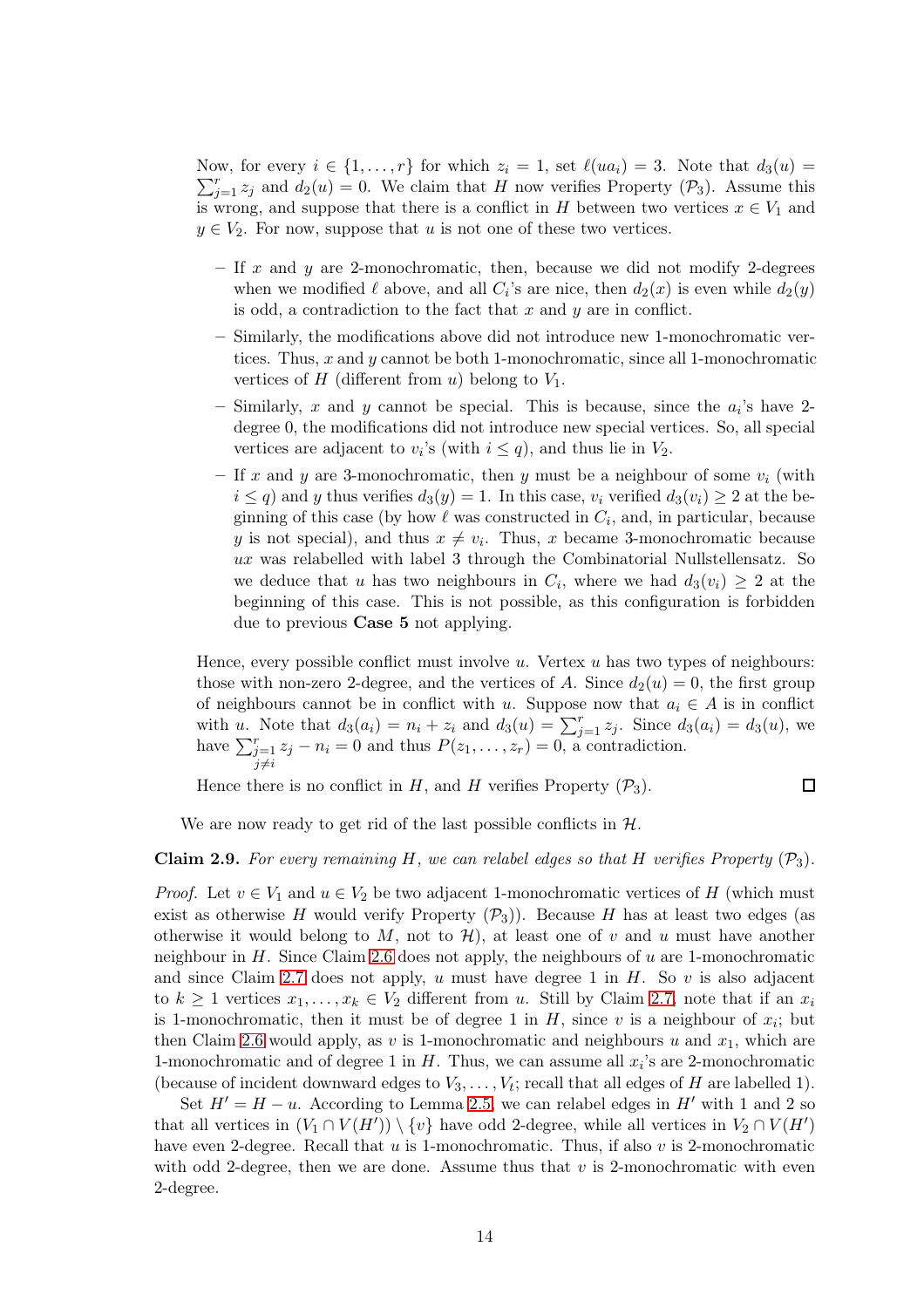- Assume first that the 2-degree of v is even at least 2. In that case, set  $\ell(vu) = 3$ . This way,  $u$  becomes 3-monochromatic, while  $v$  becomes special.
- Assume now v is 1-monochromatic. This implies that  $\ell(vx_1) = 1$ . Change  $\ell(vx_1)$  to 3. This way,  $x_1$  becomes special (recall its 2-degree is even and at least 1, due to incident downward edges), while  $v$  becomes 3-monochromatic. Note that  $u$  remains 1-monochromatic.

In both cases, it can be checked that H now fulfils Property  $(\mathcal{P}_3)$ .  $\Box$ 

At this point, we dealt with all connected components of  $H$ , and the resulting labelling  $\ell$  of G is p-proper by Lemma [2.4.](#page-6-0) The whole proof is thus complete.

### 3. Conclusion

Although we provide a solution to the product version of the 1-2-3 Conjecture, our investigations and our proof methodology actually open the way to several appealing directions for further research on the topic. In particular:

• Distinguishing labellings, generally speaking, is a field with many interconnections between more or less distant problems, and, as a result, any major breakthrough on one particular distinguishing labelling problem can have drastic consequences on related others. A perfect illustration for that claim, is through the example of a brilliant algorithm designed by Kalkowski in [\[7](#page-16-7)] to get very close to a full verification of the total version of the 1-2-3 Conjecture (where vertices are also labelled, the label assigned to every vertex taking part to its sum) from [\[13\]](#page-16-8). Since its introduction, Kalkowski's Algorithm has indeed been revisited in numerous works, which, sometimes, allowed to improve significantly the best results that were known for long. In particular, the upper bound, from [\[8](#page-16-3)], of 5 on  $\chi_S(G)$  for every nice graph G results from straight modifications of Kalkowski's Algorithm. Very interesting results for generalisations of the 1-2-3 Conjecture to hypergraphs were also established through modifications of Kalkowski's approach [\[10](#page-16-9)]. In [\[9\]](#page-16-10), new bounds on the irregularity strength of graphs (which is, roughly put, a generalisation of the 1-2-3 Conjecture where all vertices, not only the adjacent ones, are required to be distinguished through their sums by a labelling) were established, and the proof arguments were, again, strongly influenced by Kalkowski's Algorithm. Distinguishing labellings really form a field where making significant progress relies on the introduction of novel ideas, which might lead to many appealing perspectives for the whole field.

As seen through this work, the product version of the 1-2-3 Conjecture, and in particular p-proper labellings, rely on very peculiar properties. Yet, proving it required quite some efforts, the resulting proof being rather technical at times. As mentioned in the introductory section, we were highly influenced by Vučković result from [\[15\]](#page-16-5), which, we believe, is another one of these major results that can lead to many interesting accomplishments, as our main result in this work just showcases.

According to these thoughts, one can naturally wonder whether our proof scheme could in turn be modified to deal with problems that are close to the product version of the 1-2-3 Conjecture. A few candidates come immediately to mind. In particular, one could wonder whether we can get new results on the product irregularity strength of graphs [\[3\]](#page-16-11) (in which all vertices must be distinguished through their products by a labelling). One could also wonder about consequences for the list version of the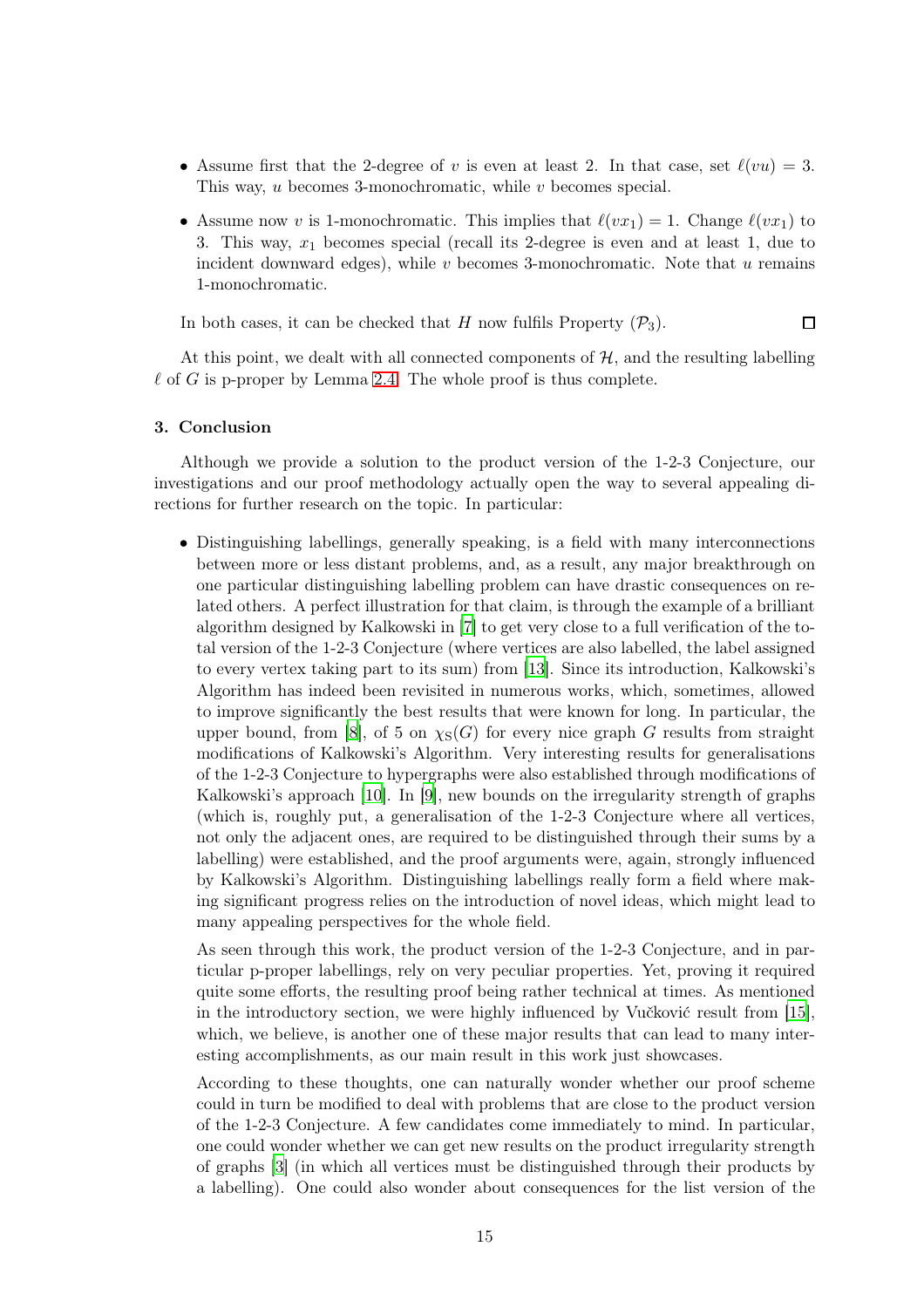product version of the 1-2-3 Conjecture (introduced in [\[5](#page-16-12)], in which labellings must be constructed by assigning labels from dedicated lists of three labels). We are not sure exactly what one could expect, but these questions would definitely be worth considering.

- Note that an m-proper 3-labelling is similar, when  $a, b, c$  are pairwise coprime labels, to a p-proper  $\{a, b, c\}$ -labelling. Thus, for any three pairwise coprime labels a, b, c, the result of Vučković from [\[15\]](#page-16-5) implies that every nice graph admits a p-proper  ${a, b, c}$ -labelling. An intermediate question lying in between the product version of the 1-2-3 Conjecture and its list variant would thus be about the existence of p-proper  ${a, b, c}$ -labellings for any nice graph and any three fixed labels  $a, b, c$ .
- Other directions of interest would deal with the connections between the sum version and the product version of the 1-2-3 Conjecture. Note indeed that there are definitely connections, as, by labellings, label 0 in the sum version plays the same role as label 1 in the product version. For this reason, s-proper  $\{0, a\}$ -labellings and p-proper  $\{1, b\}$ labellings are similar objects for any  $a, b \neq 0$ . When considering three labels, note that the situation is not as obvious, as the equivalence between an s-proper  $\{0, a_1, a_2\}$ labelling and a p-proper  $\{1, b_1, b_2\}$ -labelling is not guaranteed (as two sums of  $a_1$ 's and  $a_2$ 's might be different while the corresponding two products of  $b_1$ 's and  $b_2$ 's might not be, and *vice versa*). However, there are situations where this is guaranteed, for instance when  $a_i = \log(b_i)$  for every  $i \in \{1, 2\}$ , or when the  $a_i$ 's (and  $b_i$ 's) are such that we can infer the coefficients of a sum (and product) from said sum (and product).

These thoughts relate to an interesting question related to the 1-2-3 Conjecture. By the arguments above, it can be checked that from an m-proper 3-labelling of some graph G, we can obtain an s-proper  $\{1, \Delta(G), \Delta(G)^2\}$ -labelling of G. So, for G, there indeed exist three labels  $a_G, b_G, c_G$  for which we know s-proper  $\{a_G, b_G, c_G\}$ labellings exist. Note however that these  $a_G, b_G, c_G$  are functions of G, and thus, for a graph H different from G, we might have  $\{a_G, b_G, c_G\} \neq \{a_H, b_H, c_H\}$ . The question is whether we can provide three labels  $a^*, b^*, c^*$  that would work for all nice graphs. The 1-2-3 Conjecture asserts that 1, 2, 3 would be an example of three such labels  $a^*, b^*, c^*$ . As mentioned earlier, the result of Vučković implies that there is an s-proper  $\{1, b_G, c_G\}$ -labelling of any nice graph G where  $b_G$  and  $c_G$  are functions of G. By earlier arguments, our proof of the product version of the 1-2-3 Conjecture implies that that there is an s-proper  $\{0, 1, c_G\}$ -labelling of every nice graph G, where  $c_G$  is a function of G. Thus, in some sense, we are now just one step away from providing three labels  $a^*, b^*, c^*$  as described above.

## Acknowledgement

The authors are grateful to the three anonymous referees for their careful reading of a previous version of the current work, which allowed to improve the general quality and correctness not only of the main proof, but also of the whole paper.

#### References

- <span id="page-15-0"></span>[1] L. Addario-Berry, R.E.L. Aldred, K. Dalal, B.A. Reed. Vertex colouring edge partitions. Journal of Combinatorial Theory, Series B, 94(2):237-244, 2005.
- <span id="page-15-1"></span>[2] N. Alon. Combinatorial Nullstellensatz. Combinatorics, Probability and Computing, 8:7-29, 1999.